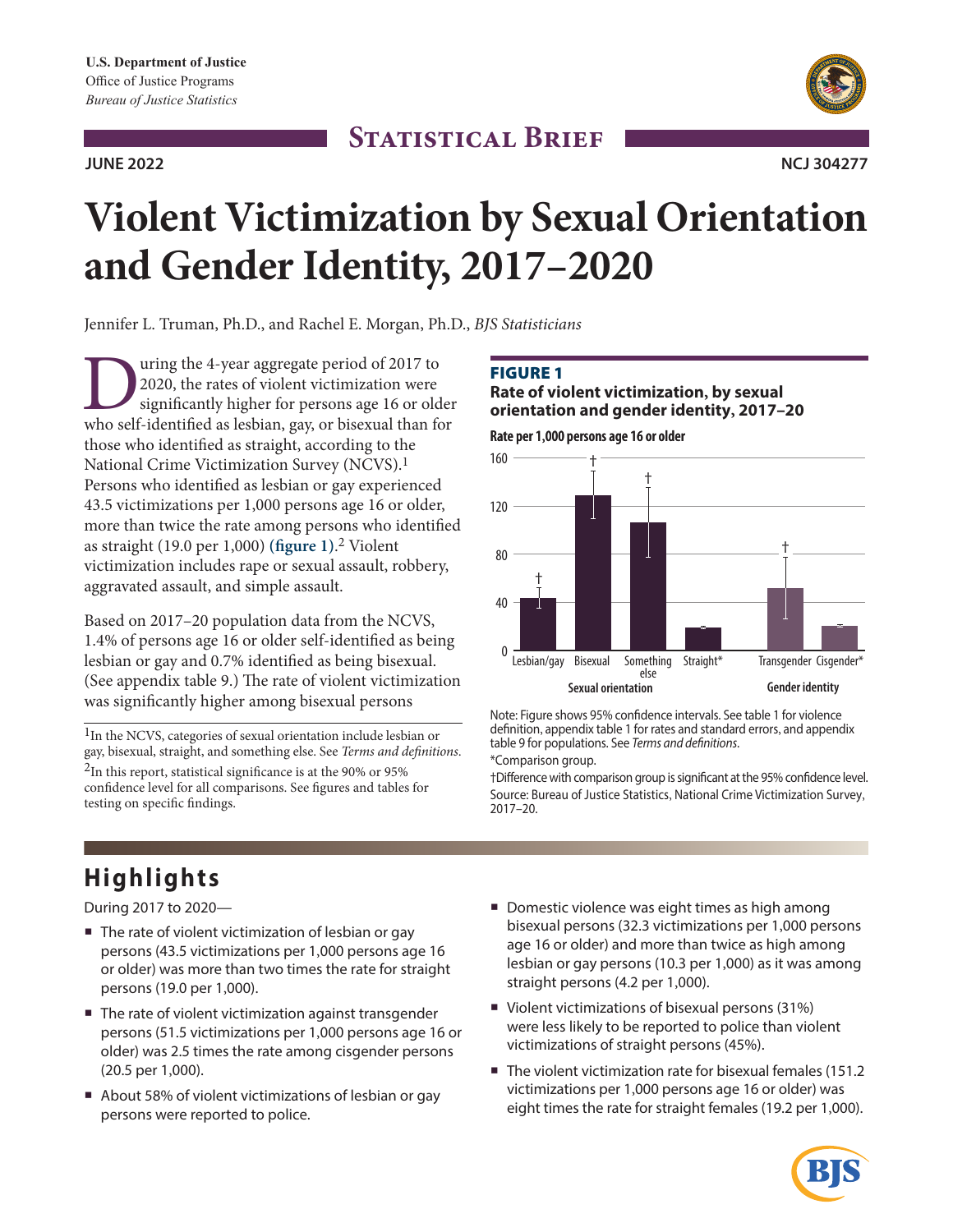(129.1 victimizations per 1,000 persons age 16 or older) than lesbian or gay persons (43.5 per 1,000) or persons who identified as straight (19.0 per 1,000) during 2017–20. Persons who identified as "something else" experienced violent victimization at a higher rate  $(106.2 \text{ per } 1,000)$  than lesbian or gay persons.<sup>3</sup>

According to the NCVS, 0.11% of persons age 16 or older identified as transgender during 2017–20.4 (See appendix table 9.) During this period, the rate of violent victimization was 2.5 times as high for persons who identified as transgender (51.5 victimizations per 1,000 persons age 16 or older) as persons who identified as cisgender (20.5 per 1,000). (See

<sup>3</sup>The NCVS includes "something else" as a response option for the sexual orientation question. Write-in responses are not collected for this category. Therefore, additional information about what is included in this category is unknown.

<sup>4</sup>In the NCVS, categories of gender identity include transgender and cisgender. See *Terms and definitions*.

#### *Measurement of sexual orientation and gender identity in the National Crime Victimization Survey* and *Terms and definitions*.)

During 2017–20, the victimization-to-population ratio for persons who identified as lesbian or gay was 2.2, meaning that the percentage of violent victimizations for persons who identified as lesbian or gay (3.0%) was about two times the percentage of lesbian or gay persons in the population (1.4%). (See appendix table 6.) The victimization-to-population ratio was 6.4 for bisexual persons (who accounted for 0.7% of the population and 4.7% of violent victimizations) and 0.9 for straight persons.

The victimization-to-population ratio for transgender persons also exceeded their share of the population. Transgender persons accounted 0.3% of violent victimizations during 2017–20, for a ratio of 2.5.

### **Terms and definitions**

*Cisgender person*—An individual whose gender identity (internal sense of gender, that is, being male or female) is the same as their sex assigned at birth.

*Gender identity*—An individual's internal sense or perception of their own gender, which can be the same as or different from their sex assigned at birth.

*Sex*—A characteristic measured in two ways in the National Crime Victimization Survey (NCVS): 1) household respondents are asked to identify each person living in the household as male or female, and 2) respondents age 16 or older are asked to self-identify their sex assigned at birth, on their original birth certificate. The Bureau of Justice Statistics typically uses the first measure in reports analyzing NCVS data.

*Sexual orientation*—An individual's sexual identity or how an individual self-identifies as lesbian, gay, bisexual, or straight. Sexual orientation has three main components: sexual attraction, sexual behavior, and sexual identity. Sexual attraction or behavior refers to an individual's attraction to, or engagement in sexual activities with, members of the same sex, the opposite sex, or both sexes. Sexual attraction or behavior does not define a demographic population, and same-sex attraction or behavior does not always coincide with gay, lesbian, or bisexual identity. The NCVS uses sexual identity for measuring sexual orientation to meet the survey's objective of estimating victimization among demographic populations.

*Transgender person—*An individual whose gender identity (internal sense of gender, that is, being male or female) is different from their sex assigned at birth.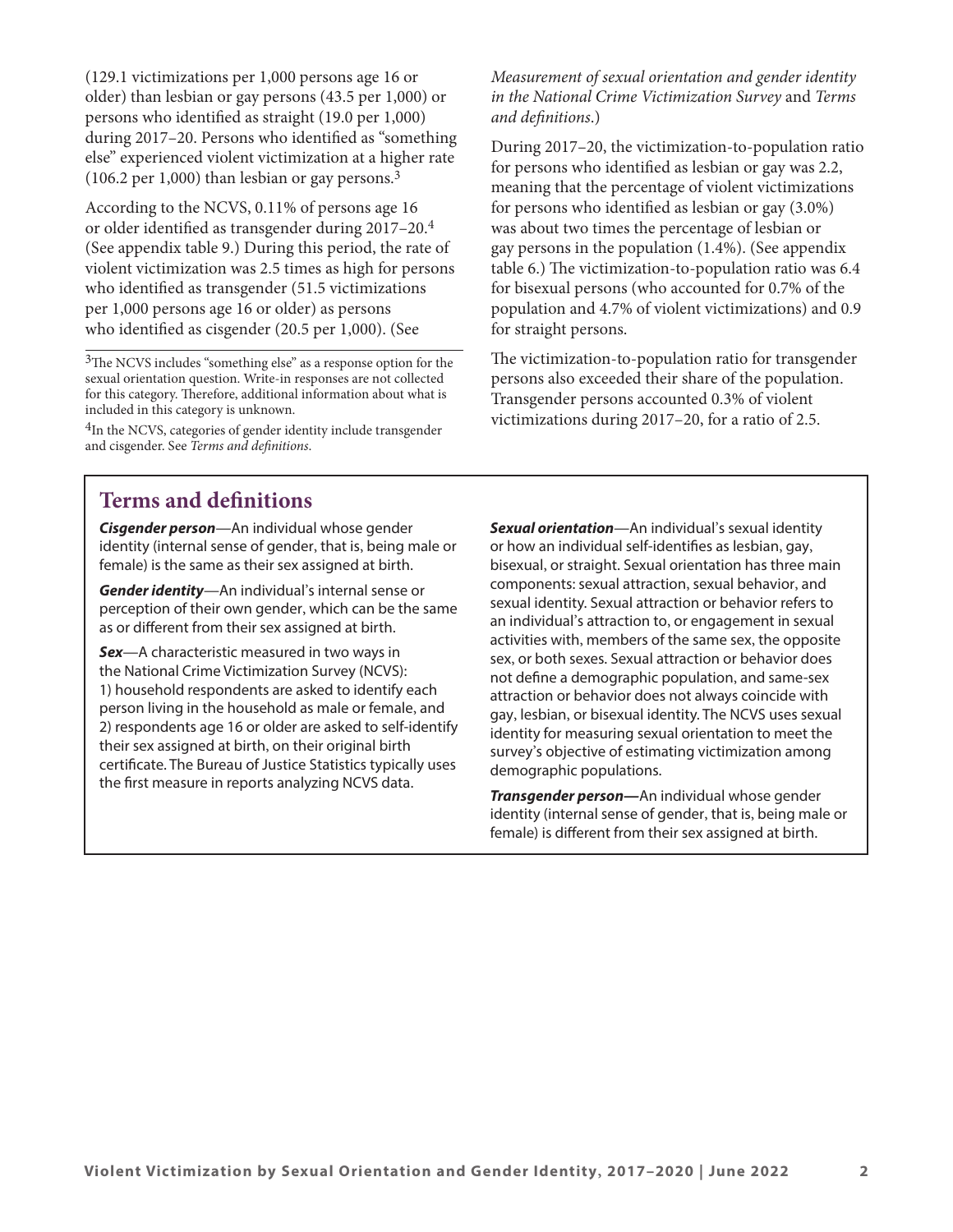#### **The rate of violent crime excluding simple assault against lesbian or gay persons was two times the rate for straight persons**

The rate of violent victimization varied significantly by sexual orientation during 2017–20. The rate of rape or sexual assault against persons who identified as bisexual (27.6 victimizations per 1,000 persons age 16 or older) was 18 times the rate for persons who identified as straight (1.5 per 1,000) **(table 1)**. The rate of rape or sexual assault was also higher for lesbian or gay persons (3.1 per 1,000) than straight persons (1.5 per 1,000).

During 2017–20, the rates of robbery against bisexual persons (15.7 victimizations per 1,000 persons age 16 or older) and lesbian or gay persons (6.4 per 1,000) were greater than the rate among straight persons (1.8 per 1,000). This pattern held for rates of total assault, simple assault, and violent crime excluding simple assault. The rate of aggravated assault against bisexual persons (16.4 per 1,000 persons age 16 or older) was higher than the rate among straight persons (3.4 per 1,000).

#### **Bisexual persons experienced domestic violence at eight times the rate that straight persons did**

Domestic violence includes violent victimizations committed by current or former intimate partners or family members. Compared to the rate of domestic violence against straight persons (4.2 victimizations per 1,000 persons age 16 or older), the rate among bisexual persons was about eight times as high (32.3 per 1,000) and the rate for lesbian or gay persons (10.3 per 1,000) was more than twice as high. The rate of intimate partner violence (domestic violence victimizations committed by current or former intimate partners only) was higher for bisexual persons (20.9 victimizations per 1,000 persons age 16 or older) than straight persons (2.5 per 1,000).

For stranger violence, the rate among bisexual persons (55.0 victimizations per 1,000 persons 16 or older) and lesbian or gay persons (23.4 per 1,000) was higher than the rate among straight persons (7.6 per 1,000). This pattern also held for rates of violent crime involving an injury and violent crime involving a weapon.

#### **TABLE 1**

| Rate of violent victimization, by sexual orientation and type of crime, 2017-20 |  |  |
|---------------------------------------------------------------------------------|--|--|
|---------------------------------------------------------------------------------|--|--|

|                                                     |             | Rate per 1,000 persons age 16 or older |           | <b>Standard error</b> |                 |                 |  |
|-----------------------------------------------------|-------------|----------------------------------------|-----------|-----------------------|-----------------|-----------------|--|
| Type of crime                                       | Lesbian/gay | <b>Bisexual</b>                        | Straight* | Lesbian/gay           | <b>Bisexual</b> | <b>Straight</b> |  |
| Violent crime <sup>a</sup>                          | $43.5 +$    | $129.1 +$                              | 19.0      | 4.40                  | 10.25           | 0.67            |  |
| Rape/sexual assault <sup>b</sup>                    | $3.1 \pm$   | $27.6 +$                               | 1.5       | 0.93                  | 4.23            | 0.12            |  |
| Robbery                                             | $6.4 +$     | $15.7 +$                               | 1.8       | 1.53                  | 3.35            | 0.15            |  |
| Assault                                             | $34.1 +$    | $85.8 +$                               | 15.6      | 3.82                  | 8.24            | 0.59            |  |
| Aggravated assault                                  | 5.0         | $16.4 +$                               | 3.4       | 1.32                  | 3.41            | 0.22            |  |
| Simple assault                                      | $29.1 +$    | $69.3 +$                               | 12.2      | 3.65                  | 7.67            | 0.52            |  |
| Violent crime excluding simple assault <sup>c</sup> | $14.5 +$    | $59.8 +$                               | 6.8       | 2.36                  | 6.89            | 0.34            |  |
| Selected characteristics of violent crime           |             |                                        |           |                       |                 |                 |  |
| Domestic violence <sup>d</sup>                      | $10.3 +$    | $32.3 +$                               | 4.2       | 1.88                  | 4.70            | 0.24            |  |
| Intimate partner violence <sup>e</sup>              | 3.4         | $20.9 +$                               | 2.5       | 0.99                  | 3.66            | 0.17            |  |
| Stranger violence                                   | $23.4 +$    | $55.0 +$                               | 7.6       | 3.04                  | 6.38            | 0.36            |  |
| Violent crime involving injury                      | $10.8 +$    | $35.7 +$                               | 4.2       | 1.93                  | 4.98            | 0.24            |  |
| Violent crime involving a weapon                    | $7.9+$      | $22.0 +$                               | 4.2       | 1.60                  | 3.77            | 0.24            |  |

Note: Categories of violent crime include threatened, attempted, and completed occurrences of rape or sexual assault, robbery, aggravated assault, and simple assault. See *Measurement of sexual orientation and gender identity in the National Crime Victimization Survey*. Estimates for persons who identified as "something else" are not shown due to the small number of sample cases. See appendix table 2 for 95% confidence intervals, appendix table 3 for numbers of victimizations, and appendix table 9 for populations.

\*Comparison group.

†Difference with comparison group is significant at the 95% confidence level.

‡Difference with comparison group is significant at the 90% confidence level.

aExcludes homicide because the National Crime Victimization Survey (NCVS) is based on interviews with victims.

bSee *Methodology* for details on the measurement of rape or sexual assault in the NCVS.

cIncludes rape or sexual assault, robbery, and aggravated assault.

dIncludes the subset of violent victimizations that were committed by intimate partners or family members.

eIncludes the subset of violent victimizations that were committed by current or former spouses, boyfriends, or girlfriends.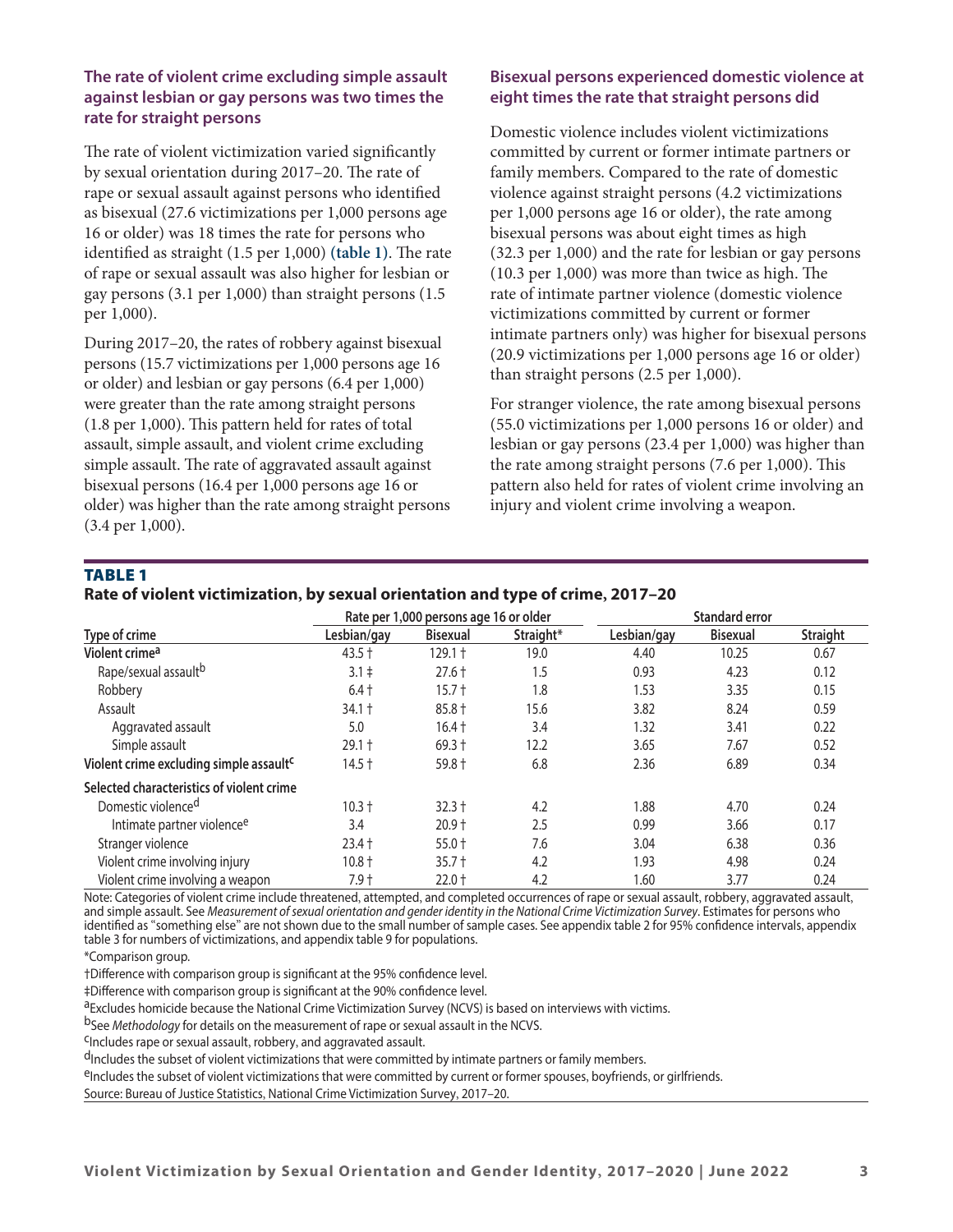## **Measurement of sexual orientation and gender identity in the National Crime Victimization Survey**

The 2013 Violence Against Women Reauthorization Act, the 2009 Matthew Shepard and James Byrd Jr. Hate Crimes Prevention Act, and other federal laws established protections for violent crime victims who identify as lesbian, gay, bisexual, or transgender. In July 2016, sexual orientation and gender identity measures were added to the demographic section of the National Crime Victimization Survey (NCVS).<sup>5</sup> These measures provide a way to estimate criminal victimization by sexual orientation and gender identity.

#### **Sexual orientation**

There are three components of sexual orientation: sexual attraction, sexual behavior, and sexual identity.6 The NCVS sexual orientation question measures sexual identity, which is how an individual self-identifies as lesbian, gay, bisexual, or straight. The NCVS question is based on a question in the National Center for Health Statistics' National Health Interview Survey. The question also aligns with the Sexual Minority Assessment Research Team's recommendations for measuring sexual orientation.7 The question and response options in bold are read aloud to the respondents by interviewers:8

5Martinez, M., Henderson, A., Luck, J., & Davis, M. C. (2017). *Cognitive pretesting of the National Crime Victimization Survey Supplemental Victimization Survey.* U.S. Census Bureau. https:// www.census.gov/library/working-papers/2017/adrm/rsm2017- 03.html.

6Federal Interagency Working Group on Improving Measurement of Sexual Orientation and Gender Identity in Federal Surveys. (2016). *Current measures of sexual orientation and gender identity in federal surveys.* Office of Management and Budget, Federal Committee on Statistical Methodology. https:// nces.ed.gov/FCSM/pdf/current\_measures\_20160812.pdf.

7Sexual Minority Assessment Research Team (SMART). (2009). *Best practices for asking questions about sexual orientation on surveys.* The Williams Institute, https://williamsinstitute.law.ucla. edu/wp-content/uploads/Best-Practices-SO-Surveys-Nov-2009. pdf.

<sup>8</sup>See the NCVS-1 for specific interviewer instructions when reading response options for sexual orientation and gender identity questions at https://bjs.ojp.gov/content/pub/pdf/ ncvs20\_bsq.pdf.

**Which of the following best represents how you think of yourself?**

- **Lesbian or gay**
- **Straight, that is, not lesbian or gay**
- **Bisexual**
- **Something else**
- **I** don't know the answer
- **Refused**

#### **Gender identity**

Gender identity is defined as an individual's internal sense or perception of their own gender, which can be the same as or different from their sex assigned at birth.<sup>9</sup> The NCVS uses a two-step approach to ask questions about sex assigned at birth and current gender identity, similar to the 2016 Survey of Prison Inmates, National Adult Tobacco Survey, and California Health Interview Survey. Responses to these questions are used to classify persons as transgender (gender identity is different from their sex assigned at birth) or cisgender (gender identity is the same as their sex assigned at birth). This method has identified transgender individuals more successfully than a single question has.10,11,12 The two-step approach allows for transgender individuals who identify as male or female but not transgender to report their gender identity and be classified as transgender for statistical analysis.

*Continued on next page*

9Federal Interagency Working Group on Improving Measurement of Sexual Orientation and Gender Identity in Federal Surveys. (2016). *Current measures of sexual orientation and gender identity in federal surveys.* Office of Management and Budget, Federal Committee on Statistical Methodology. https:// nces.ed.gov/FCSM/pdf/current\_measures\_20160812.pdf.

<sup>10</sup>Gender Identity in U.S. Surveillance (GenIUSS) group. (2014). Best practices for asking questions to identify transgender and other gender minority respondents on population-based surveys (J. L. Herman, Ed.). The Williams Institute. [https://](https://williamsinstitute.law.ucla.edu/publications/geniuss-trans-pop-based-survey/) [williamsinstitute.law.ucla.edu/publications/geniuss-trans-pop](https://williamsinstitute.law.ucla.edu/publications/geniuss-trans-pop-based-survey/)[based-survey.](https://williamsinstitute.law.ucla.edu/publications/geniuss-trans-pop-based-survey/)

<sup>11</sup>Federal Interagency Working Group on Improving Measurement of Sexual Orientation and Gender Identity in Federal Surveys. (2016). Evaluations of sexual orientation and gender identity survey measures: What have we learned? Office of Management and Budget, Federal Committee on Statistical Methodology. https://nces.ed.gov/FCSM/pdf/Evaluations\_of\_ SOGI\_Questions\_20160923.pdf.

12Beatty, L. G., & Snell, T. L. (2021). *Profile of prison inmates, 2016*. Bureau of Justice Statistics. https://bjs.ojp.gov/content/ pub/pdf/ppi16.pdf.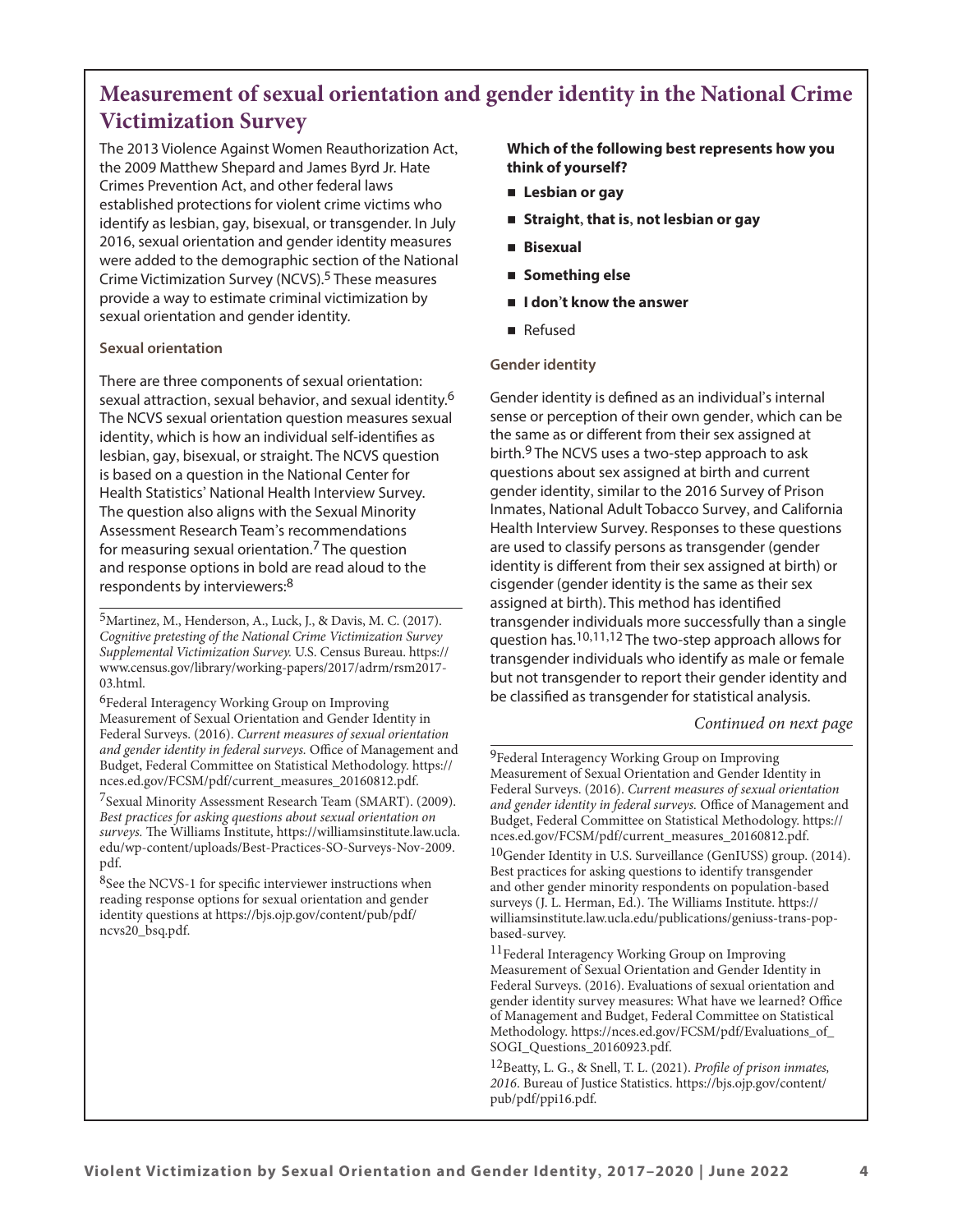## **Measurement of sexual orientation and gender identity in the National Crime Victimization Survey (continued)**

Interviewers read the two questions aloud to respondents (response options are shown to interviewers but not read to respondents; for current gender identity, interviewers code "Refused" and "Don't know" responses)—

#### **What sex were you assigned at birth, on your original birth certificate?**

- Male
- **Female**
- **Refused**
- Don't know

#### **Do you currently describe yourself as male, female or transgender?**

- Male
- **Female**
- Transgender
- None of these

The NCVS also uses a confirmation question to check for potential coding errors in the Computer Assisted Personal Interviewing (CAPI) program and responses where the respondent's current gender identity is different from their sex assigned at birth. The CAPI program automatically populates with the respondent's answers to the sex assigned at birth and current gender identity questions. If the respondent indicates that an error was made in recording their responses to either sex assigned at birth or current gender identity, then the interviewer fixes the recorded response.

Interviewers read the gender identity confirmation question aloud to respondents (response options are shown to interviewers but not read to respondents)—

**Just to confirm, you were assigned (male/female) at birth and now (describe yourself as male/ describe yourself as female/ describe yourself as transgender/ do not describe yourself as male, female, or transgender). Is that correct?**

- Yes
- $\blacksquare$  No
- **Refused**
- Don't know

Responses to sex assigned at birth and current gender identity are combined into a measure of gender identity.

For this report, persons were identified as transgender if their responses to sex assigned at birth differed from their current gender identity, unless they reported "None of these." Those who reported "None of these" were excluded from the transgender estimates because the NCVS does not collect write-in responses for this response category that support classifying these individuals as transgender.

Among persons age 16 or older identified as transgender because their responses to sex assigned at birth differed from their current gender identity during 2017–20, about 54% were assigned male or female at birth and identified as transgender, and 46% either were assigned male at birth and identified as female or were assigned female at birth and identified as male.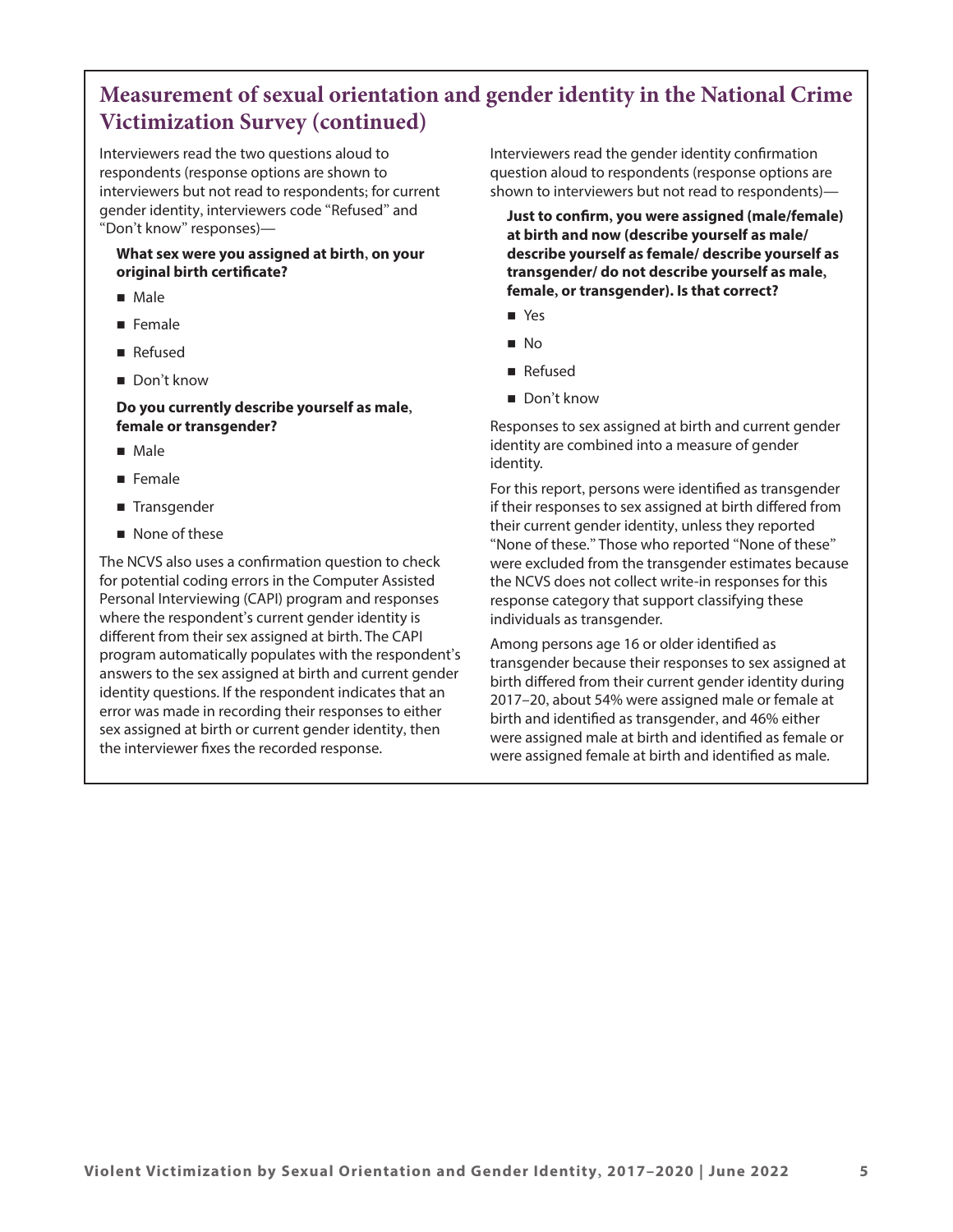#### **The rate of violent victimization of transgender persons was 2.5 times the rate for cisgender persons**

During 2017–20, there were 53,100 violent victimizations of persons age 16 or older who selfidentified as transgender. (See appendix table 5.)

Transgender persons experienced 51.5 victimizations per 1,000 persons age 16 or older **(table 2)**. This was 2.5 times the violent victimization rate among persons identifying as cisgender (20.5 per 1,000). Transgender persons also experienced simple assault (32.5 per 1,000) at significantly higher rates than cisgender persons (13.0 per 1,000).

#### **TABLE 2**

#### **Rate of violent victimization, by gender identity and type of crime, 2017–20**

|                                         | Rate per 1,000 persons age 16 or older |                         | Standard error |           |  |
|-----------------------------------------|----------------------------------------|-------------------------|----------------|-----------|--|
| Type of crime                           | Transgender <sup>a</sup>               | Cisaender* <sup>b</sup> | Transgender    | Cisaender |  |
| Violent crime <sup>c</sup>              | $51.5 +$                               | 20.5                    | 13.33          | 0.70      |  |
| Violent crime excluding simple assaultd | 19.0                                   | 7.4                     | 8.07           | 0.36      |  |
| Simple assault                          | 32.5 ‡                                 | 3.0                     | 11.00          | 0.54      |  |

Note: Categories of violent crime include threatened, attempted, and completed occurrences of rape or sexual assault, robbery, aggravated assault, and simple assault. See appendix table 4 for 95% confidence intervals, appendix table 5 for numbers of victimizations, and appendix table 9 for populations.

\*Comparison group.

†Difference with comparison group is significant at the 95% confidence level.

‡Difference with comparison group is significant at the 90% confidence level.

aAn individual whose gender identity is different from their sex assigned at birth. Includes respondents who reported identifying as transgender (54%) of all transgender persons) or as a gender different from their sex assigned at birth (46%). See *Measurement of sexual orientation and gender identity in* 

<sup>b</sup>An individual whose gender identity is the same as their sex assigned at birth.

cExcludes homicide because the National Crime Victimization Survey is based on interviews with victims.

d<sub>Includes rape or sexual assault, robbery, and aggravated assault.</sub>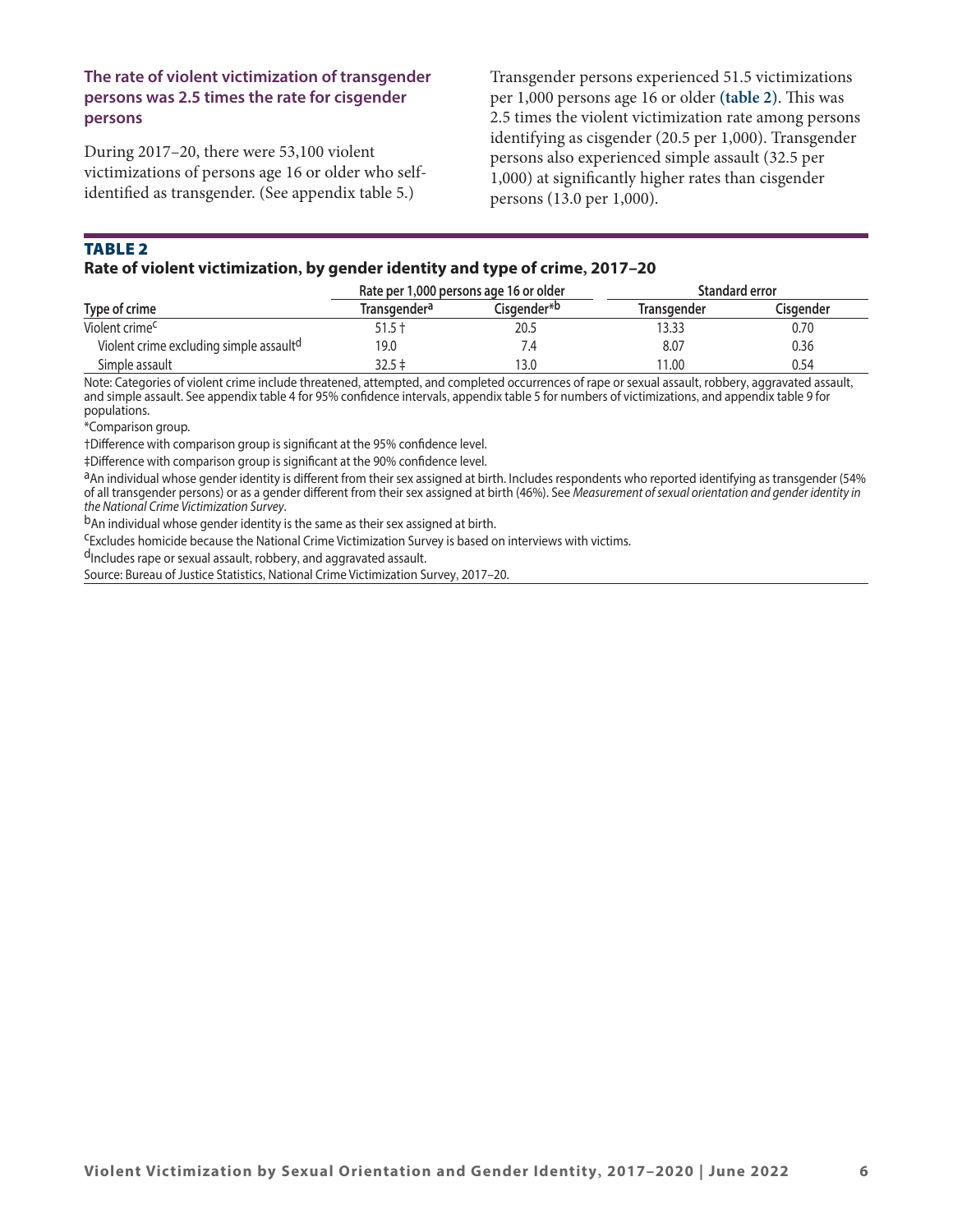#### **Bisexual females experienced violent victimization at a rate eight times the rate among straight females**

During 2017–20, the rate of violent victimization of gay males (38.3 victimizations per 1,000 persons age 16 or older) was two times the rate among straight males (18.7 per 1,000) **(table 3)**. Bisexual males had the highest rate (64.5 per 1,000) among male victims. The pattern was similar among female victims. Bisexual females experienced violent victimization at eight times (151.2 per 1,000) and lesbian or gay females at 2.6 times (50.3 per 1,000) the rate that straight females did (19.2 per 1,000). Among bisexual persons, the rate of violent victimization was higher for females (151.2 per 1,000) than males (64.5 per 1,000).

Among white persons, those identifying as lesbian or gay experienced violent victimization (49.0 victimizations per 1,000 persons) more than twice as often as those identifying as straight (19.2 per 1,000). Among Asians, Native Hawaiians or Other Pacific Islanders, American Indians or Alaska Natives, and persons of two or more races, those identifying as lesbian or gay had a higher violent victimization rate (49.4 per 1,000) than those identifying as straight (20.1 per 1,000). For each racial and ethnic group in this analysis, bisexual persons experienced violent victimization more often than straight persons.

During 2017–20, the rate of violent victimization of persons ages 18 to 24 was six times as high for those identifying as bisexual (198.7 victimizations per 1,000 persons) as for those identifying as straight (32.8 per 1,000). Among persons ages 25 to 34, lesbian or gay persons (81.4 per 1,000) and bisexual persons (97.2 per 1,000) had higher rates of violent victimization than straight persons (24.1 per 1,000). Among lesbian or gay persons, the violent victimization rate was higher for those ages 25 to 34 (81.4 per 1,000) than for those ages 18 to 24 and 35 or older.

| <b>TABLE 3</b>                                                                                |  |  |
|-----------------------------------------------------------------------------------------------|--|--|
| Rate of violent victimization, by sexual orientation and demographic characteristics, 2017-20 |  |  |

|                            |             | Rate per 1,000 persons age 16 or older |           | <b>Standard error</b> |                 |          |  |
|----------------------------|-------------|----------------------------------------|-----------|-----------------------|-----------------|----------|--|
| Demographic characteristic | Lesbian/gay | <b>Bisexual</b>                        | Straight* | Lesbian/gay           | <b>Bisexual</b> | Straight |  |
| <b>Total</b>               | $43.5 +$    | $129.1 +$                              | 19.0      | 4.40                  | 10.25           | 0.67     |  |
| Sexa                       |             |                                        |           |                       |                 |          |  |
| Male                       | $38.3 +$    | $64.5 +$                               | 18.7      | 5.07                  | 11.99           | 0.82     |  |
| Female                     | $50.3 +$    | $151.2 +$                              | 19.2      | 6.50                  | 12.37           | 0.82     |  |
| Race/Hispanic origin       |             |                                        |           |                       |                 |          |  |
| Whiteb                     | $49.0 +$    | $130.8 +$                              | 19.2      | 5.44                  | 12.11           | 0.77     |  |
| <b>Black</b> b             | 26.6!       | $96.4 +$                               | 18.5      | 8.12                  | 21.26           | 1.25     |  |
| Hispanic/Latino            | 29.1        | $107.8 +$                              | 18.1      | 7.39                  | 19.09           | 1.11     |  |
| Other <sup>b,c</sup>       | 49.4 +      | $193.2 +$                              | 20.1      | 14.59                 | 31.78           | 1.49     |  |
| Age                        |             |                                        |           |                       |                 |          |  |
| $16 - 17$                  | 31.0!       | $80.2 +$                               | 22.2      | 20.87                 | 19.30           | 2.24     |  |
| $18 - 24$                  | 41.0        | 198.7 +                                | 32.8      | 9.24                  | 18.24           | 1.86     |  |
| $25 - 34$                  | $81.4 +$    | $97.2 +$                               | 24.1      | 10.60                 | 14.60           | 1.32     |  |
| $35 - 49$                  | 30.7        | $114.2 +$                              | 21.0      | 6.14                  | 20.62           | 1.09     |  |
| $50 - 64$                  | $29.2 \pm$  | $48.3 \pm$                             | 17.4      | 5.99                  | 17.24           | 0.96     |  |
| 65 or older                | $22.0 +$    | 13.7!                                  | 6.2       | 7.97                  | 13.46           | 0.52     |  |

Note: Includes rape or sexual assault, robbery, aggravated assault, and simple assault. Excludes homicide because the National Crime Victimization Survey is based on interviews with victims. See *Measurement of sexual orientation and gender identity in the National Crime Victimization Survey*. Estimates for persons who identified as "something else" are not shown due to the small number of sample cases. See appendix table 7 for 95% confidence intervals and appendix table 10 for populations.

\*Comparison group.

†Difference with comparison group is significant at the 95% confidence level.

‡Difference with comparison group is significant at the 90% confidence level.

! Interpret data with caution. Estimate is based on 10 or fewer sample cases, or coefficient of variation is greater than 50%.<br><sup>a</sup>Based on data collected on the household roster for the sampled household. This measure asks living in the household as male or female.

<sup>b</sup>Excludes persons of Hispanic/Latino origin (e.g., "white" refers to non-Hispanic white persons and "Black" refers to non-Hispanic Black persons).<br><sup>C</sup>Includes Asians, Native Hawaiians or Other Pacific Islanders, American shown separately due to the small number of sample cases.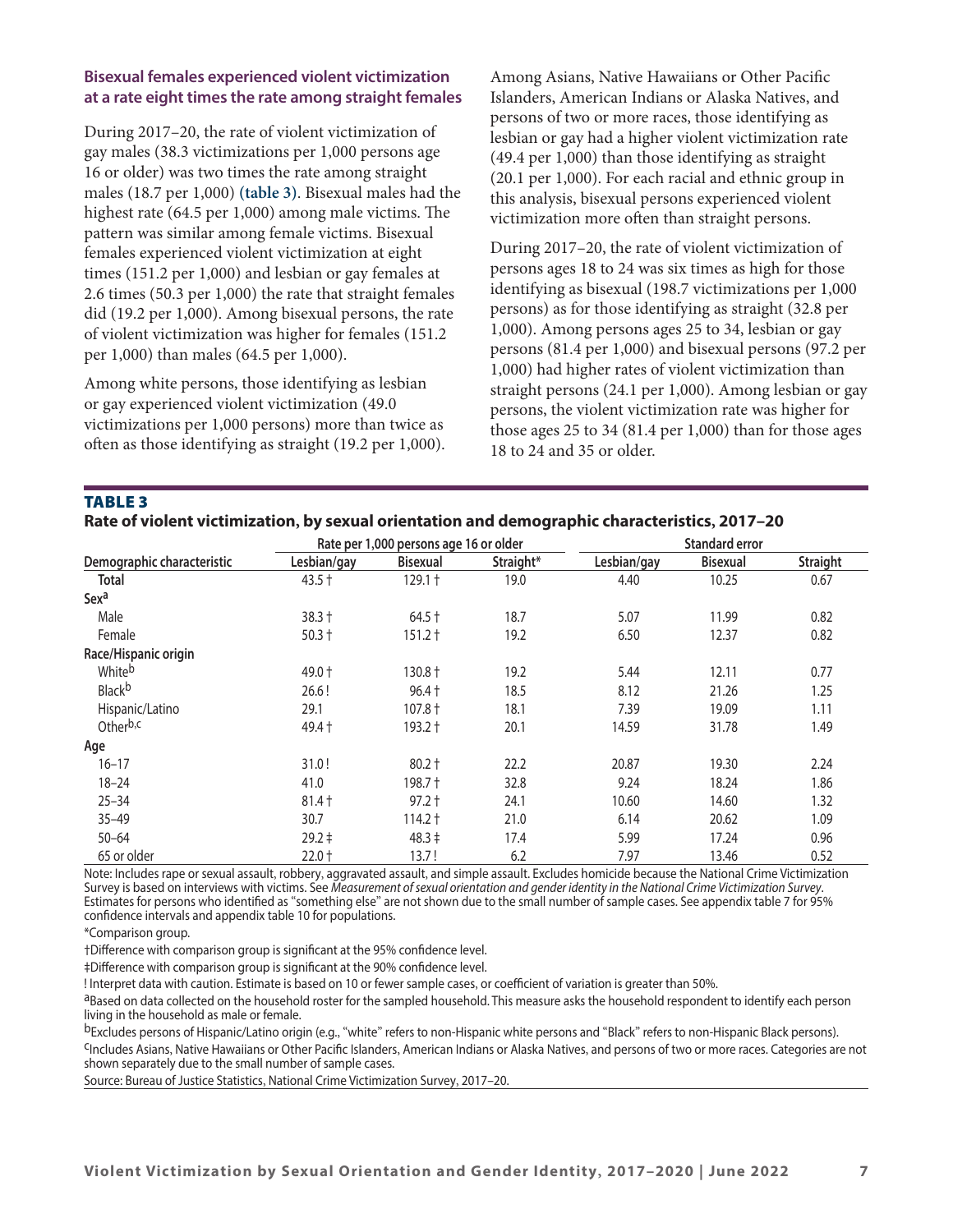#### **During 2017–20, about 58% of violent victimizations against lesbian or gay persons were reported to police**

The NCVS provides statistics on crimes reported and not reported to police and on the reasons why a crime was not reported to police. During 2017–20, violent victimizations against persons who identified as lesbian or gay were more likely to be reported to police (58%) than violent victimizations of persons who identified as straight (45%) or bisexual (31%) **(figure 2)**.

Reporting to police may occur during or immediately following a criminal incident or at a later date. Police may be notified by the victim or a third party (including witnesses; other victims; household members; or nonpolice officials, such as school officials or workplace managers), or police may have been at the scene of the incident.

Lesbian or gay persons chose not to report their violent victimization to police for a variety of reasons. Some of the most common reasons included considering the crime to be minor or unsuccessful, believing the crime to be a private or personal issue, not wanting to get the offender in trouble with the law, or believing police would be ineffective (not shown in figure). For persons identifying as bisexual or straight, the most common reasons for not reporting the victimization to police were because they reported it to another official or believed the crime to be a private or personal issue (not shown in figure).

#### Figure 2

#### **Percent of violent victimizations reported to police, by sexual orientation, 2017–20**



Note: Figure shows 95% confidence intervals. Estimates for persons who identified as "something else" are not shown due to the small number of sample cases. Violent victimization includes threatened, attempted, and completed occurrences of rape or sexual assault, robbery, aggravated assault, and simple assault. See *Measurement of sexual orientation and gender identity in the National Crime Victimization Survey*. See appendix table 8 for estimates and standard errors. \*Comparison group.

†Difference with comparison group is significant at the 95% confidence level.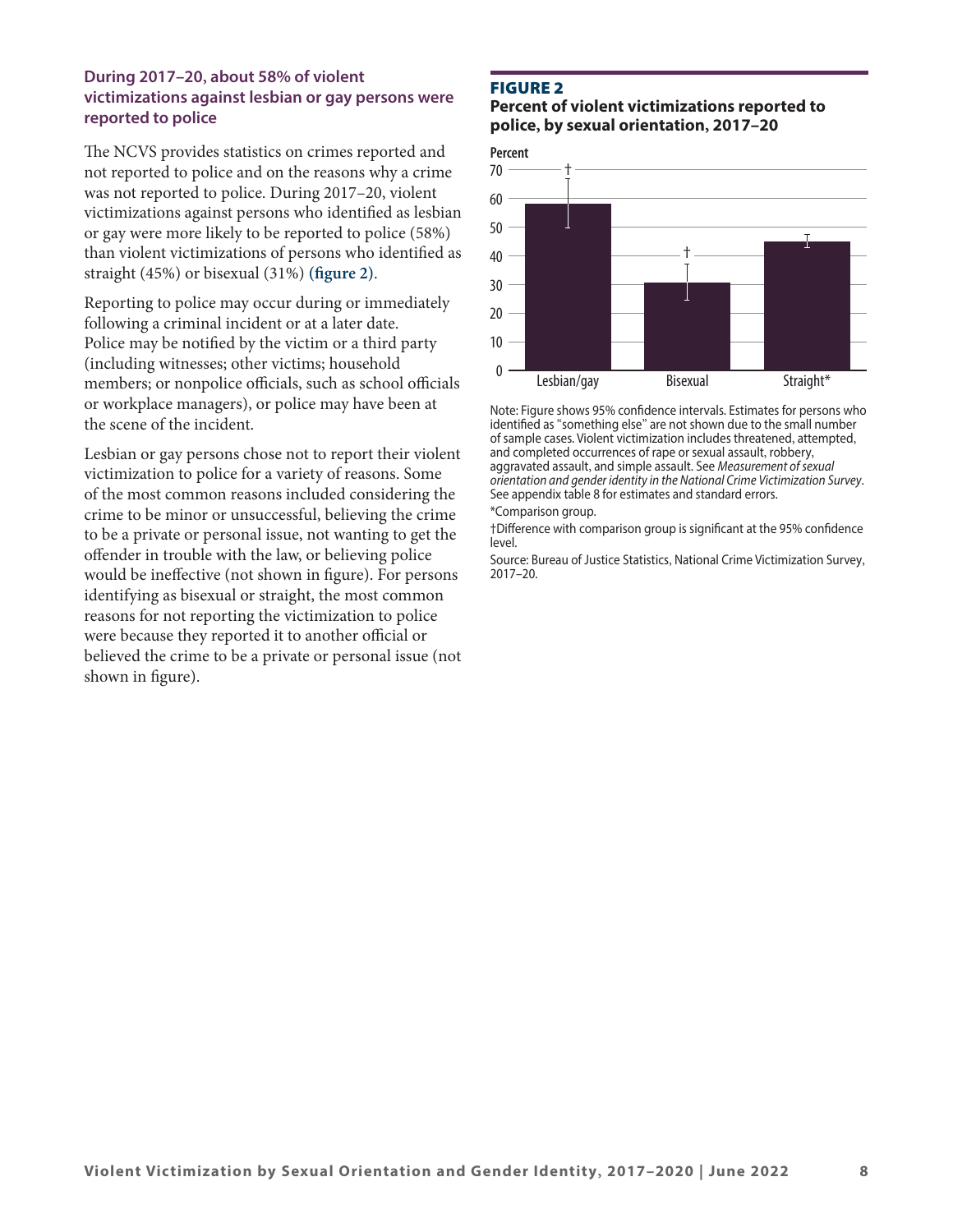## **Methodology**

#### **Survey coverage in the National Crime Victimization Survey**

The Bureau of Justice Statistics' (BJS) National Crime Victimization Survey (NCVS) is an annual data collection carried out by the U.S. Census Bureau. The NCVS is a self-report survey that is administered annually from January 1 to December 31. Annual NCVS estimates are based on the number and characteristics of crimes that respondents experienced during the prior 6 months, excluding the month in which they were interviewed. Therefore, the 2020 survey covers crimes experienced from July 1, 2019 to November 30, 2020, with March 15, 2020 as the middle of the reference period. Crimes are classified by the year of the survey and not by the year of the crime.

The NCVS is administered to persons age 12 or older from a nationally representative sample of U.S. households. It collects information on nonfatal personal crimes (rape or sexual assault, robbery, aggravated assault, simple assault, and personal larceny (purse snatching and pocket picking)) and household property crimes (burglary or trespassing, motor vehicle theft, and other types of theft).

The survey collects information on threatened, attempted, and completed crimes. It collects data on crimes both reported and not reported to police. Unless specified otherwise, estimates in this report include threatened, attempted, and completed crimes. In addition to providing annual level and change estimates on criminal victimization, the NCVS is the primary source of information on the nature of criminal victimization incidents.

Survey respondents provide information about themselves (including age, sex, race, Hispanic origin, marital status, education level, and income) and whether they experienced a victimization. For each victimization incident, respondents report information about the offender (including age, sex, race, Hispanic origin, and victim-offender relationship), characteristics of the crime (including time and place of occurrence, use of weapons, nature of injury, and economic consequences), whether the crime was reported to police, reasons the crime was or was not reported, and experiences with the criminal justice system.

Household information, including householdlevel demographics (e.g., income) and property victimizations committed against the household (e.g., burglary or trespassing), is typically collected from the reference person. The reference person is any responsible adult member of the household who is unlikely to permanently leave the household. Because an owner or renter of the sampled housing unit is normally the most responsible and knowledgeable household member, this person is generally designated as the reference person and household respondent. However, a household respondent does not have to be one of the household members who owns or rents the unit.

In the NCVS, a household is defined as a group of persons who all reside at a sampled address. Persons are considered household members when the sampled address is their usual place of residence at the time of the interview and when they have no primary place of residence elsewhere. Once selected, households remain in the sample for 3.5 years, and eligible persons in these households are interviewed every 6 months, either in person or over the phone, for a total of seven interviews.

First interviews are typically conducted in person, with subsequent interviews conducted either in person or by phone. New households rotate into the sample on an ongoing basis to replace outgoing households that have been in the sample for the full 3.5-year period. The sample includes persons living in group quarters, such as dormitories, rooming houses, and religious group dwellings, and excludes persons living on military bases or in institutional settings such as correctional or hospital facilities.

#### **Measurement of crime in the NCVS**

NCVS data can be used to produce several types of estimates, including victimization, incident, and prevalence rates. Victimization rates measure the extent to which violent and property victimizations occur in a specified population during a specified time. Victimization numbers show the total number of times that persons or households are victimized by crime. For crimes affecting persons, NCVS victimization rates are estimated by dividing the number of victimizations that occur during a specified time (T) by the population at risk for those victimizations and then multiplying the rate by 1,000.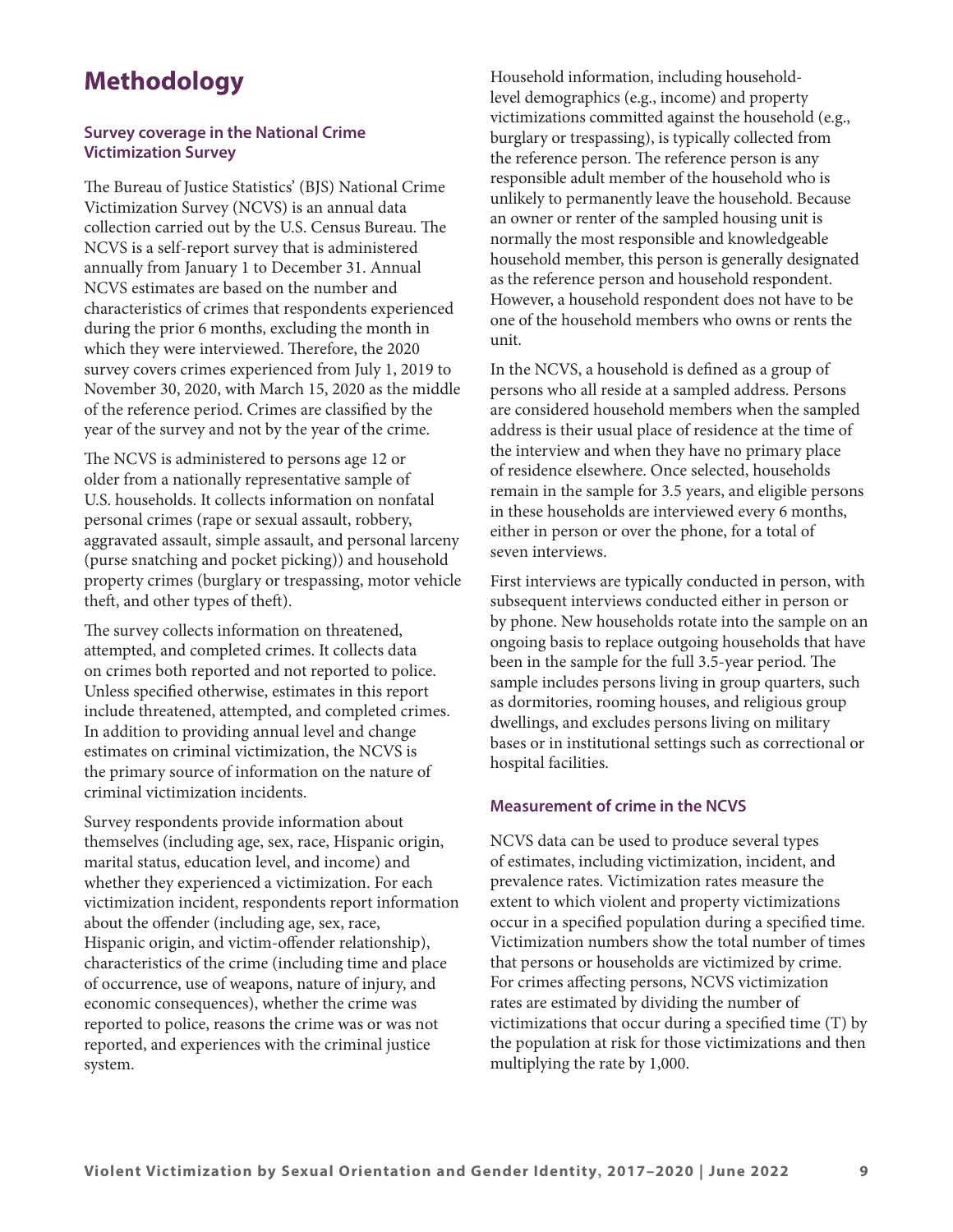Number of victimizations  
experienced by a specified  
Victimization rate<sub>T</sub> = 
$$
\frac{population_T}{Number of unique persons} \times 1,000
$$
  
(or households) in the specified population<sub>T</sub>

For *victimization rates*, each victimization represents one person (for personal crimes) or one household (for property crimes) affected by a crime.13 Every victimization experienced by a person or household during the year is counted. For example, if one person experiences two violent crimes during the year, both are counted in the victimization rate. If one household experiences two property crimes, both are counted in the victimization rate. Victimization estimates are presented in figures 1 and 2, tables 1 through 3, and appendix table 6 in this report.

*Incident rates* are another measure of crime. The number of incidents is the number of specific criminal acts involving one or more victims. If every victimization had one victim, the number of incidents would be the same as the number of victimizations. If there was more than one victim, the incident estimate is adjusted to compensate for the possibility that the incident could be reported several times by multiple victims and thus be overcounted. For example, if two persons were robbed during the same incident, this crime would be counted as one incident and two victimizations. Incident rates are not included in this report.

*Prevalence rates* are a third measure that reflect a population's risk of experiencing one or more criminal victimizations. They describe the level of victimization, like victimization rates, but are based on the number of unique persons or households in the population experiencing at least one victimization during a specified time. Prevalence rates are not included in this report.

The key distinction between a victimization rate and a prevalence rate is whether the numerator consists of the number of victimizations or the number of unique victims. For example, a person who experienced two robberies within the past year would be counted twice in the victimization rate but only once in the prevalence rate. Prevalence rates are estimated by dividing the number of unique victims or victimized households in the specified population by the total number of persons

or households in the population and multiplying the rate by 100, yielding the percentage of the population victimized at least once in a period.

| Prevalence rate <sub><math>\tau</math></sub> = | Number of unique victims (or victimized<br>households) in a specified population $_{T}$<br>$-$ x 100 |  |  |  |  |  |
|------------------------------------------------|------------------------------------------------------------------------------------------------------|--|--|--|--|--|
|                                                | Number of unique persons (or<br>households) in the specified population $_{\text{T}}$                |  |  |  |  |  |

For more information about measuring prevalence in the NCVS, see *Measuring the Prevalence of Crime with the National Crime Victimization Survey* (NCJ 241656, BJS, September 2013).

#### **Nonresponse and weighting adjustments**

The 2020 NCVS data file includes 138,327 household interviews. Overall, 67% of eligible households completed interviews. Within participating households, interviews with 223,079 persons were completed in 2020, representing an 82% response rate among eligible persons from responding households.

Victimizations that occurred outside of the United States were excluded from this report. In 2020, about 0.4% of the unweighted victimizations occurred outside of the United States.

NCVS data are weighted to produce annual estimates of victimization for persons age 12 or older living in U.S. households. Because the NCVS relies on a sample rather than a census of the entire U.S. population, weights are designed to adjust to known population totals and to compensate for survey nonresponse and other aspects of the complex sample design.

NCVS data files include person, household, victimization, and incident weights. Person weights provide an estimate of the population represented by each person in the sample. Household weights provide an estimate of the household population represented by each household in the sample. After proper adjustment, both person and household weights are also typically used to form the denominator in calculations of crime rates.

For personal crimes, the incident weight is derived by dividing the person weight of a victim by the total number of persons victimized during an incident, as reported by the respondent. For property crimes measured at the household level, the incident weight and the household weight are the same, because the victim of a property crime is considered to be the household as a whole. The incident weight is most frequently used to calculate estimates of offenders' and victims' demographics.

<sup>13</sup>In the NCVS, personal crimes are personal larceny (purse snatching and pocket picking) and violent victimizations (rape or sexual assault, robbery, aggravated assault, and simple assault). Homicide is not included because the NCVS is based on interviews with victims. Property crimes are burglary or trespassing, motor vehicle theft, and other theft.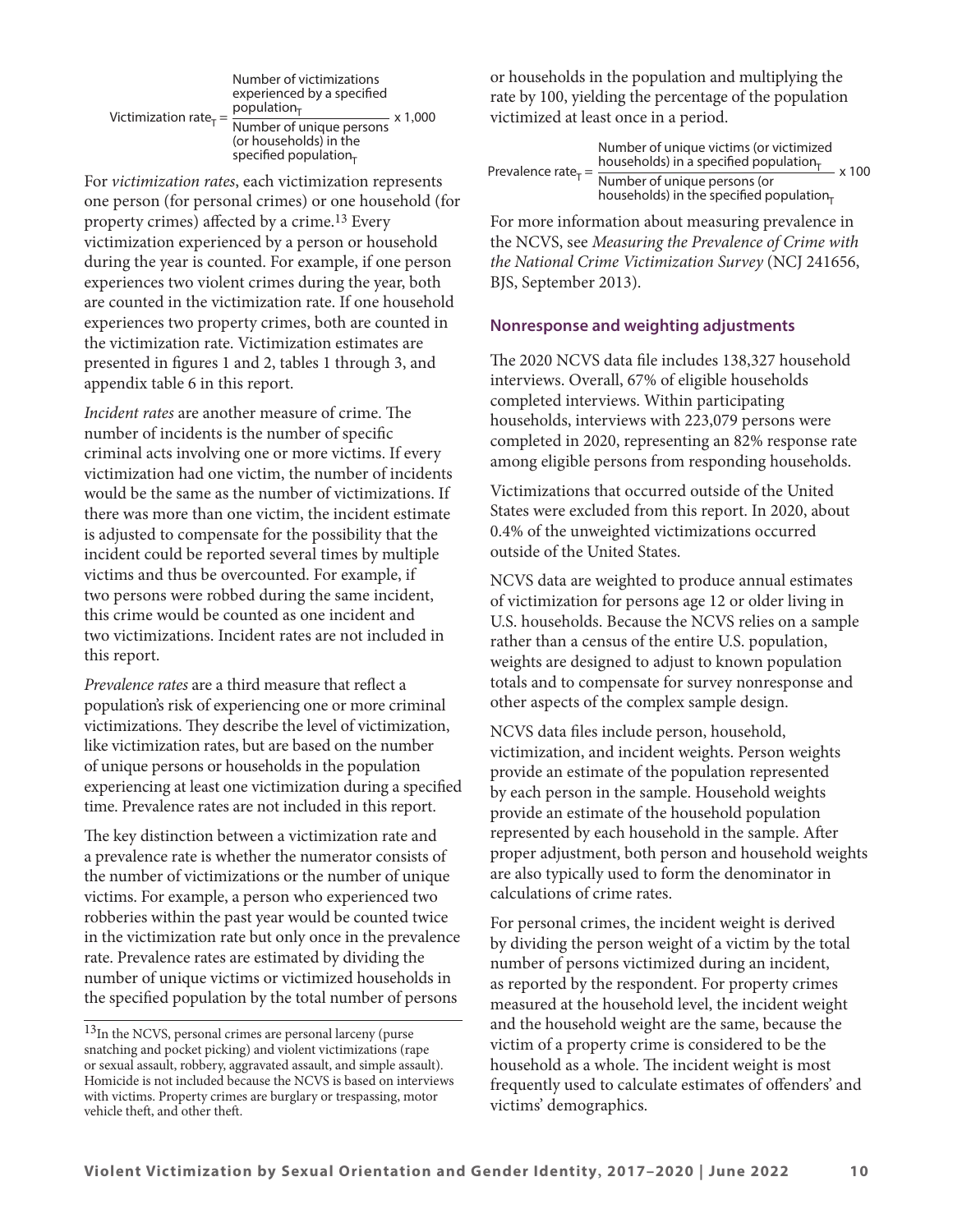Victimization weights used in this report account for the number of persons victimized during an incident and for high-frequency repeat victimizations (i.e., series victimizations). Series victimizations are similar in type to one another but occur with such frequency that a victim is unable to recall each individual event or describe each event in detail. Survey procedures allow NCVS interviewers to identify and classify these similar victimizations as series victimizations and to collect detailed information on only the most recent incident in the series.

The weighting counts series victimizations as the actual number of victimizations reported by the victim, up to a maximum of 10. Doing so produces more reliable estimates of crime levels than counting such victimizations only once, while the cap at 10 minimizes the effect of extreme outliers on rates.

According to the 2020 data, series victimizations accounted for 1.1% of all victimizations and 2.7% of all violent victimizations. For more information on the enumeration of series victimizations see *Methods for Counting High-Frequency Repeat Victimizations in the National Crime Victimization Survey* (NCJ 237308, BJS, April 2012).

The 2020 NCVS weights include an additional adjustment to address the impact of modified field operations due to COVID-19. For more information on the weighting adjustments applied in 2020, see *Source and Accuracy Statement for the 2020 National Crime Victimization Survey* in the NCVS 2020 Codebook (https://www.icpsr.umich.edu/web/NACJD/ studies/38090/datadocumentation) and *National Crime Victimization Survey, 2016: Technical Documentation* (NCJ 251442, BJS, December 2017).

Beginning in 2020, BJS incorporated an additional factor to moderate the contribution of outlier weights on NCVS estimates. For more information, see *Source and Accuracy Statement for the 2020 National Crime Victimization Survey* in the NCVS 2020 Codebook (https://www.icpsr.umich.edu/web/NACJD/ studies/38090/datadocumentation) and *National Crime Victimization Survey: Assessment of Outlier Weights* (NCJ 302186, BJS, October 2021).

#### **Standard error computations**

When national estimates are derived from a sample, as with the NCVS, caution must be used when comparing one estimate to another or when comparing estimates over time. Although one estimate may be larger than

another, estimates based on a sample have some degree of sampling error. The sampling error of an estimate depends on several factors, including the amount of variation in the responses and the size of the sample. When the sampling error around an estimate is taken into account, the apparent difference between estimates may not be statistically significant.

One measure of the sampling error associated with an estimate is the standard error. The standard error may vary from one estimate to the next. Generally, an estimate with a smaller standard error provides a more reliable approximation of the true value than an estimate with a larger standard error. Estimates with relatively large standard errors have less precision and reliability and should be interpreted with caution.

For complex sample designs, there are several methods that can be used to generate standard errors around a point estimate (e.g., numbers, percentages, and rates). These include direct variance estimation and generalized variance function (GVF) parameters.

In this report, GVF parameters were used for variance estimation. The U.S. Census Bureau produces GVF parameters for BJS, which account for aspects of the NCVS's complex sample design and represent the curve fitted to a selection of individual standard errors, using a specialized version of Balanced Repeated Replication (BRR) based on Fay's method (see explanation below).

GVFs express the variance as a function of the expected value of the survey estimate.14 The GVF parameters are generated by fitting estimates and their relative variance to a regression model, using an iterative weighted least-squares procedure where the weight is the inverse of the square of the predicted relative variance. For more information, see *National Crime Victimization Survey, 2016: Technical Documentation* (NCJ 251442, BJS, December 2017). GVF parameters are available in the codebooks published with the NCVS public-use files through the National Archive of Criminal Justice Data (www.icpsr. umich.edu/nacjd).

Although not used in this report, another method to produce standard errors for NCVS estimates is through a specialized version of BRR estimation using Fay's method.15 BRR estimation is a type of direct replication variance estimation. Under replicate variance estimation, a set of replicate weights (e.g., the NCVS typically has a set consisting of 160 replicate

14Wolter, K. M. (2007). *Introduction to variance estimation* (2nd ed.). Springer.  $15$ Ibid.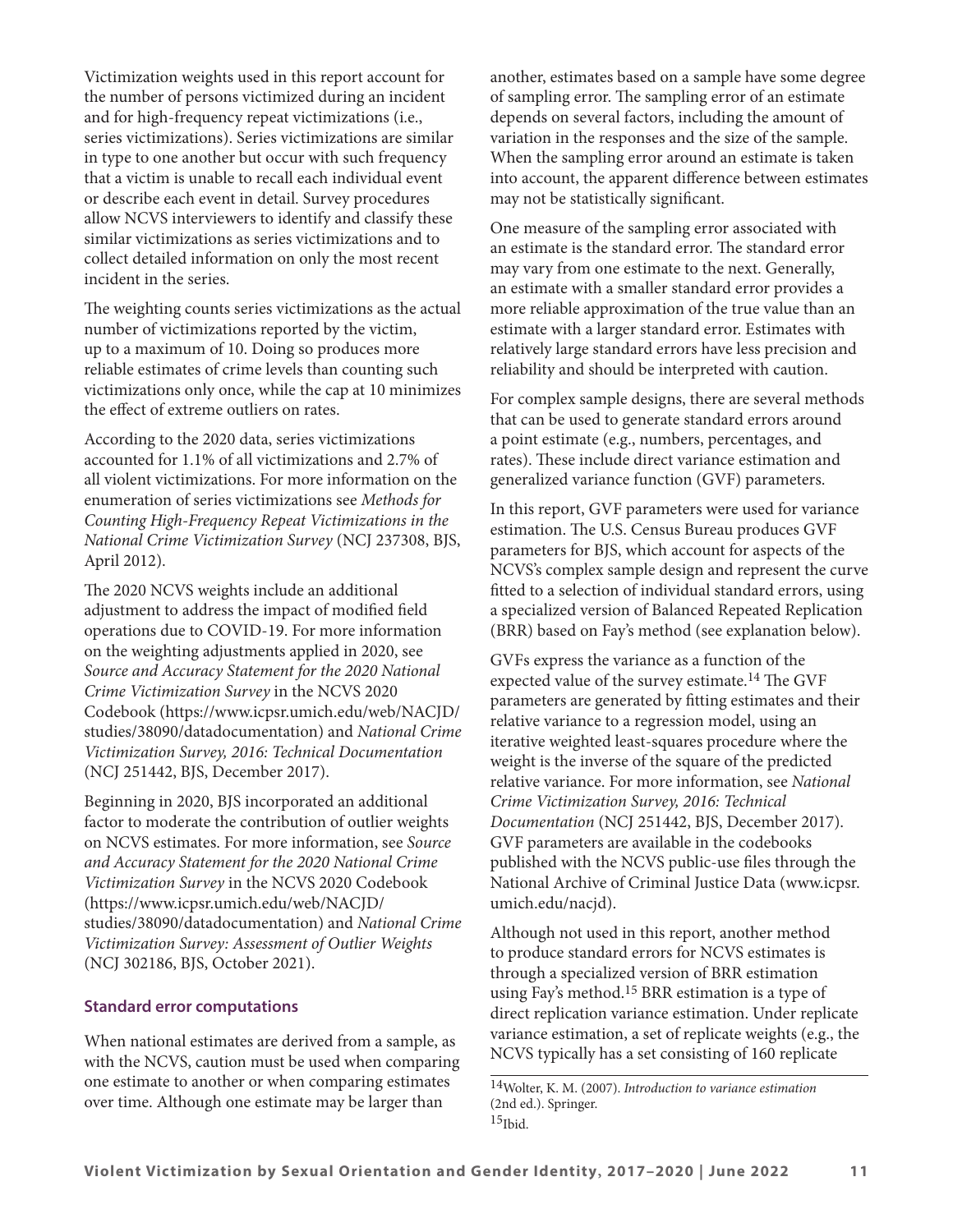weights) is used to capture the sampling variance. Fay's method is used for surveys that have rare outcomes in which the entire sample is necessary to properly estimate the variance.

Although prevalence estimates are excluded from this report, BJS uses BRR and Taylor Series Linearization (TSL) methods to generate standard errors around these estimates. The TSL method directly estimates variances through a linearized function by combining variance estimates from the stratum and primary sampling units (PSUs) used to sample households and persons.16 In the NCVS, the design parameters used for computing TSL variances are PSEUDOSTRATA (stratum) and HALFSAMPLE (PSU). These design parameters are available for all years except the first half of 1993 and all of 2016. Therefore, BRR methods must be used for 2016 prevalence estimates.

Direct variance estimation—BRR or TSL—is generally considered more accurate than GVFs in terms of how closely the variance estimate approximates the true variance. With direct variance estimation, each estimate is generated based on the outcome being estimated rather than being generated based on a generalized function.

BJS conducted statistical tests to determine whether differences in estimated numbers, percentages, and rates in this report were statistically significant once sampling error was taken into account. Using statistical analysis programs developed specifically for the NCVS, all comparisons in the text were tested for significance. The primary test procedure was the Student's t-statistic, which tests the difference between two sample estimates. Findings described in this report as increases or decreases passed a test at either the 0.05 level (95% confidence level) or 0.10 level (90% confidence level) of significance. Figures and tables in this report should be referenced for testing on specific findings.

Estimates and standard errors of the estimates provided in this report may be used to generate a confidence interval around the estimate as a measure of the margin of error. The following example illustrates how standard errors may be used to generate confidence intervals:

According to the NCVS, the rate of violent victimization of persons identifying as straight was 19.0 victimizations per 1,000 persons age 16 or older during 2017–20. (See table 1.) Using the GVFs, BJS determined that the estimated victimization rate has

a standard error of 0.67. (See table 1.) A confidence interval around the estimate is generated by multiplying the standard error by  $\pm$  1.96 (the t-score of a normal, two-tailed distribution that excludes 2.5% at either end of the distribution). Therefore, the 95% confidence interval around the 19.0 estimate for 2017–20 is  $19.0 \pm (0.67 \times 1.96)$  or  $(17.67 \text{ to } 20.31)$ . (See appendix table 2.) In other words, if BJS used the same sampling method to select different samples and computed an interval estimate for each sample, it would expect the true population parameter (rate of violent victimization of persons identifying as straight) to fall within the interval estimates 95% of the time.

Confidence intervals for flagged estimates should be interpreted with caution, as large standard errors may result in a lower-bound estimate less than zero. For this report, BJS also calculated a coefficient of variation (CV) for all estimates, representing the ratio of the standard error to the estimate. CVs (not shown in tables) provide another measure of reliability and a means for comparing the precision of estimates across measures with differing levels or metrics.

#### **NCVS measurement of rape or sexual assault**

The NCVS uses a two-stage approach to screen and classify criminal victimization, including rape or sexual assault. In the first stage, survey respondents are administered a series of short-cue screening questions designed to help respondents think about different experiences they may have had during the reference period. (See NCVS-1 at https://bjs.ojp.gov/content/ pub/pdf/ncvs20\_bsq.pdf.)

This design improves respondents' recall of events, particularly for incidents that may not immediately come to mind as crimes, such as those committed by family members and acquaintances. Respondents who answer affirmatively to any of the short-cue screening items are subsequently administered a crime incident report (CIR) designed to classify incidents into specific crime types. (See NCVS-2 at https://bjs.ojp.gov/ content/pub/pdf/ncvs20\_cir.pdf.)

**First stage of measurement.** Two short-cue screening questions are specifically designed to target sexual victimization. The questions in the following section on rape or sexual assault victimization come directly from the NCVS instrument:

16<sub>Ibid.</sub>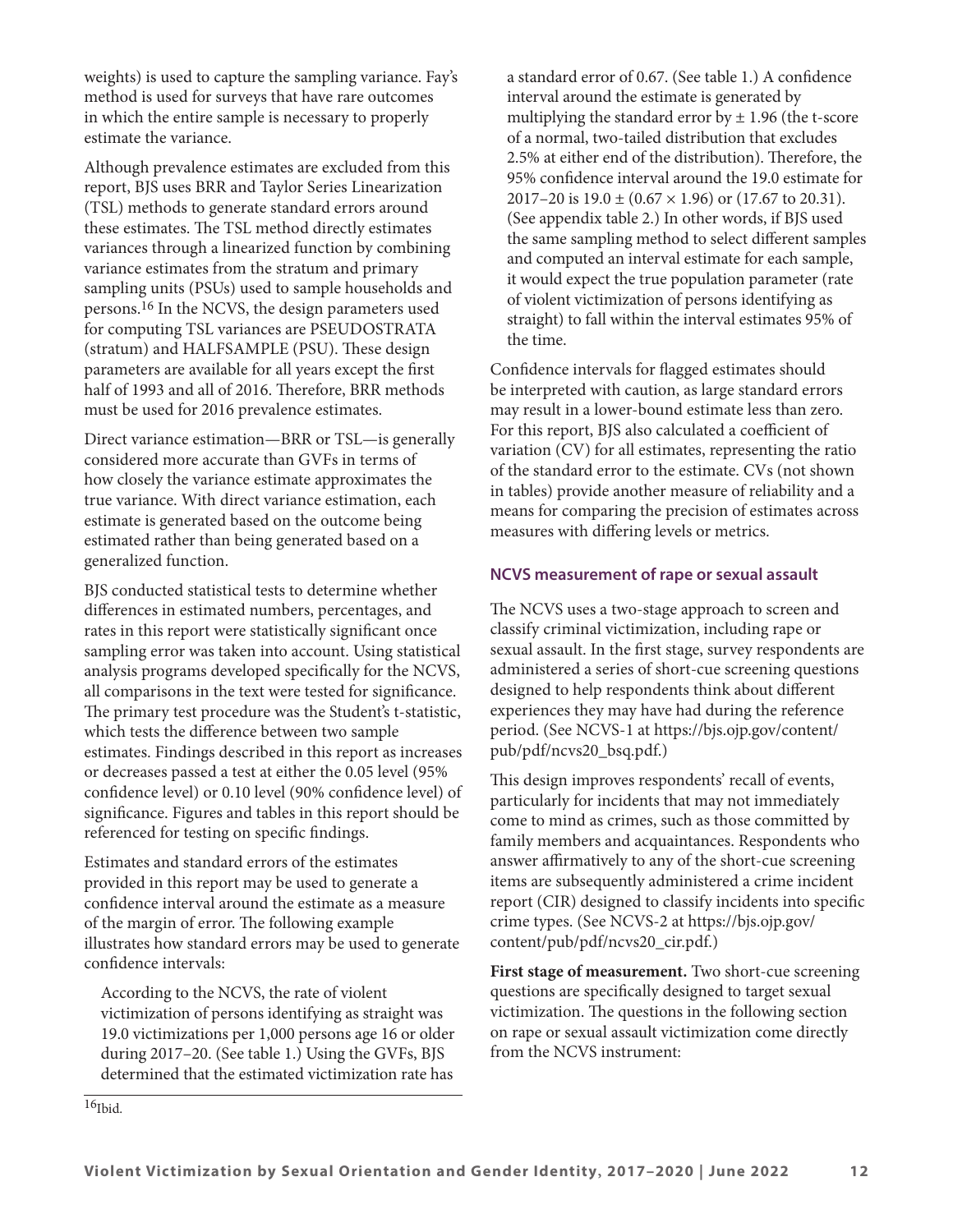1. (Other than any incidents already mentioned,) has anyone attacked or threatened you in any of these ways—

(Exclude telephone threats) –

- a. With any weapon, such as a gun or knife
- b. With anything like a baseball bat, frying pan, scissors, or stick
- c. By something thrown, such as a rock or bottle
- d. Include any grabbing, punching, or choking
- e. Any rape, attempted rape, or other type of sexual attack
- f. Any face to face threats

OR

- g. Any attack or threat or use of force by anyone at all? Please mention it even if you are not certain it was a crime.
- 2. Incidents involving forced or unwanted sexual acts are often difficult to talk about. (Other than any incidents already mentioned,) have you been forced or coerced to engage in unwanted sexual activity by
	- a. Someone you didn't know
	- b. A casual acquaintance

OR

c. Someone you know well?

With regard to sexual victimization, respondents may screen into a CIR if they respond affirmatively to other short-cue screening questions. For instance, a separate screening question cues respondents to think of attacks or threats that took place in specific locations, such as at home, work, or school. Respondents who recall a sexual victimization that occurred at home, work, or school and answer affirmatively would be administered a CIR even if they did not respond affirmatively to the screening question targeting sexual victimization.

**Second stage of measurement.** The CIR is used to collect information on the attributes of each incident. The key attributes of sexual violence that are used to classify a victimization as a rape or sexual assault are the type of attack and physical injury suffered. Victims are asked "Did the offender hit you, knock you down, or actually attack you in any way?"; "…TRY to attack you?"; or "…THREATEN you with harm in any way?" The survey participant is classified as a victim of rape or sexual assault if they respond affirmatively to

one of the three questions and then respond that the completed, attempted, or threatened attack was—

- $\blacksquare$  rape
- attempted rape
- sexual assault other than rape or attempted rape
- verbal threat of rape
- verbal threat of sexual assault other than rape
- unwanted sexual contact with force (grabbing, fondling, etc.)
- unwanted sexual contact without force (grabbing, fondling, etc.).

If the victim selects one of the following response options to describe the attack, they are also classified as a victim of rape or sexual assault if the injuries suffered as a result of the incident are described as—

- naped
- attempted rape
- sexual assault other than rape or attempted rape.

**Coercion.** The CIR does not ask respondents if psychological coercion was used or make any explicit reference to the victim being unable to provide consent (e.g., in incidents involving drug or alcohol use). One screening question targeted to rape and sexual assault asks respondents if force or coercion was used to initiate unwanted sexual activity.

#### **Classification of rape and sexual assault in the National Crime Victimization Survey**

| Measure         | <b>Element of sexual violence</b>                                                    |
|-----------------|--------------------------------------------------------------------------------------|
| Completed rape  | Type of attack $=$ rape                                                              |
|                 | Type of injury $=$ rape                                                              |
| Attempted rape  | Type of attack = attempted rape                                                      |
|                 | Type of injury $=$ attempted rape                                                    |
| Threatened rape | Type of threat = verbal threat of rape with weapon                                   |
|                 | Type of attempted attack/threat = verbal threat<br>of rape                           |
| Sexual assault  | Type of attack $=$ sexual assault other than rape or<br>attempted rape               |
|                 | Type of injury = sexual assault other than rape or<br>attempted rape                 |
|                 | Type of attempted attack/threat = unwanted sexual<br>contact with force              |
|                 | Type of attempted attack/threat = unwanted sexual<br>contact without force           |
|                 | Type of attempted attack/threat = verbal threat of<br>sexual assault other than rape |
| sexual assault. | Note: A victim is determined to be present in all measures of rape and               |
|                 | Source: Bureau of Justice Statistics, National Crime Victimization                   |

Survey, 2020.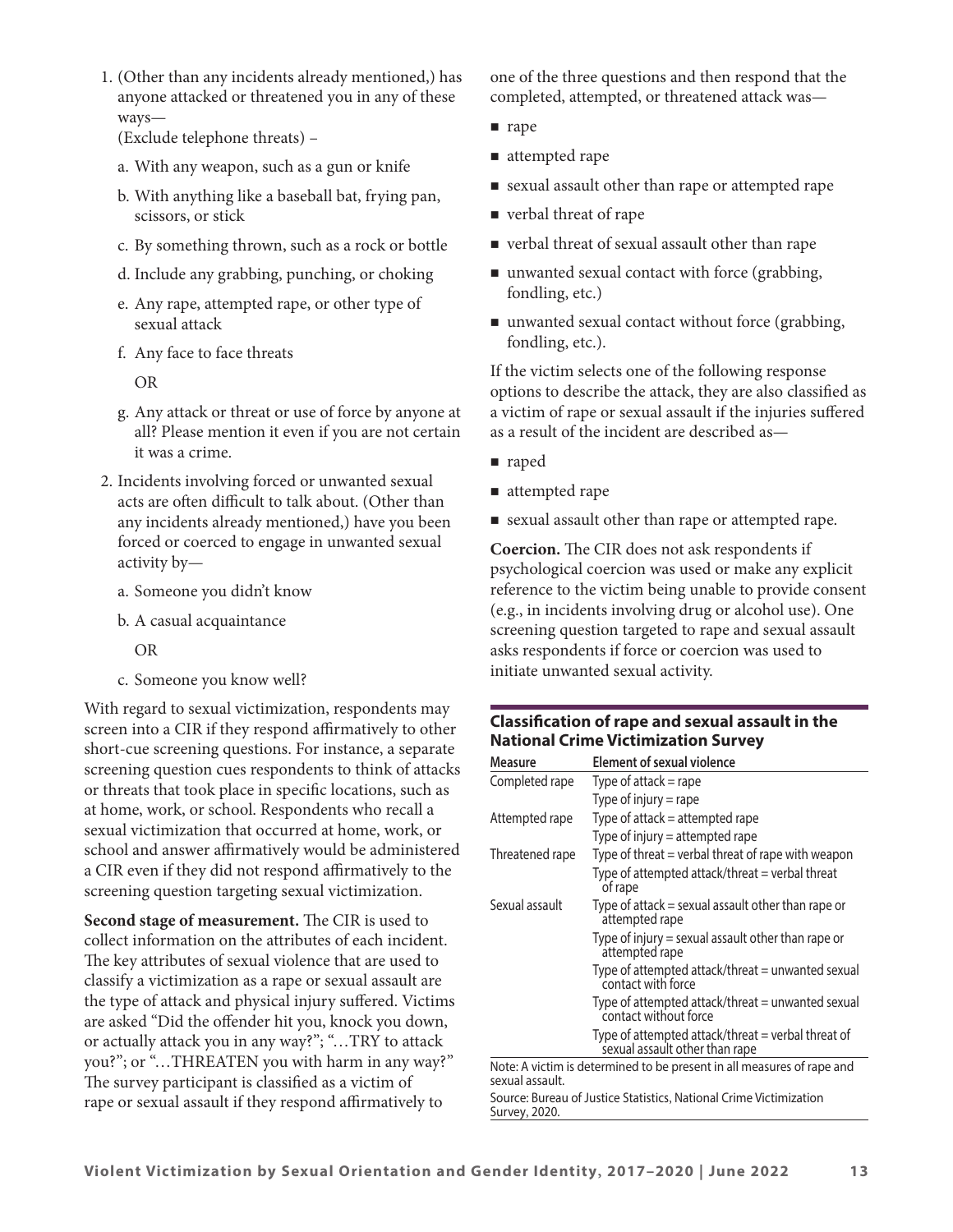The final classification of incidents by the CIR results in the following definitions of rape and sexual assault used in the NCVS:

**Rape.** Coerced or forced sexual intercourse. Forced sexual intercourse means vaginal, anal, or oral penetration by the offender(s). This category could include incidents where the penetration was with a foreign object such as a bottle. It includes attempted rape, threatened rape, victims of any sex or gender, and incidents involving victims and offenders who are the same sex or different sex or gender.

**Sexual assault.** A wide range of victimizations, separate from rape, attempted rape, or threatened rape. These crimes include attacks or threatened attacks involving unwanted sexual contact between the victim and offender. Sexual assaults may or may not involve force and include such things as grabbing or fondling.

#### **Sexual orientation and gender identity data in the NCVS**

#### *Data collection*

Sexual orientation and gender identity measures were added to the NCVS demographic section in July 2016. Upon implementation, questions pertaining to sexual orientation and gender identity were administered to all respondents age 16 or older at their first, third, fifth, and seventh interviews. If questions were not asked in a previous interview, they were asked at the following interview. From July 2019 through December 2021, administration of these items was restricted to victims age 16 or older. During this period, victims were asked these questions once while they were in the sample. Beginning in January 2022 (OMB No. 1121-0111), these items have been administered to all respondents age 16 or older at their first, third, fifth, and seventh interviews or if they had not been asked the questions before. These items are not asked to proxy respondents.

The NCVS sexual orientation question measures sexual identity, which is how an individual self-identifies as lesbian, gay, bisexual, or straight. For gender identity, a two-step approach that asks questions about sex assigned at birth and current gender identity is used. When the respondent's current gender identity is different from their sex assigned at birth, the NCVS uses a confirmation question to check for potential coding errors. During 2017–20, about 9% of respondents who were asked this question indicated that the information was incorrect, and the interviewer fixed the recorded response **(table 4)**.

#### *Sample sizes*

Persons age 16 or older who identify as sexual and gender minorities make up a small portion of the U.S population. (See appendix tables 9, 10, and 11.) Given that NCVS data are derived from a sample of persons, the relatively small sizes of certain population groups compared to the overall U.S. population can pose measurement challenges. In addition, the relatively rare occurrence of violent victimization in the population can compound these measurement challenges, often leading to even smaller sample sizes for particular demographic groups, including sexual and gender minorities. Although 4 years of NCVS data were aggregated for this report, sample sizes remain small when examining sexual orientation and gender identity categories by crime type and other victim and incident characteristics. The statistical estimates for sexual orientation and gender identity categories in this report are shown at the most detailed level supportable by the quantity and reliability of the available data.

#### *Population adjustments*

NCVS person weights provide an estimate of the U.S. population represented by each person in the sample. After proper adjustment, person weights are used to form the denominator in the calculation of crime rates. Because persons are interviewed every 6 months, NCVS data are weighted to represent the entire U.S. population age 12 or older during each 6-month period of the year (i.e., first and second quarters, and third and fourth quarters). When reporting annual NCVS estimates, person weights are divided in half so as to not double the U.S. population age 12 or older for that year.

#### **TABLE 4**

#### **Unweighted number and percent response to gender identity confirmation item, 2017–20**

|                     | Unweighted number | Percent |  |
|---------------------|-------------------|---------|--|
| Total               | 1,680             | 100%    |  |
| 1 – Yes, correct    | 1,400             | 83.3    |  |
| 2 – No. not correct | 150               | 8.9     |  |
| 3 – Refused         | 90                | 5.4     |  |
| 4 – Don't know      | 40                | 24      |  |

Note: Unweighted counts are rounded according the U.S. Census Bureau Disclosure Review Board Special Rounding Rules for unweighted numbers. Unweighted percentages are calculated based on rounded values. The U.S. Census Bureau reviewed this data product for unauthorized disclosure of confidential information and approved the disclosure avoidance practices applied to this release. CBDRB-FY22- POP001-0078.

Source: U.S. Census Bureau internal interim processing data, National Crime Victimization Survey, 2017–20.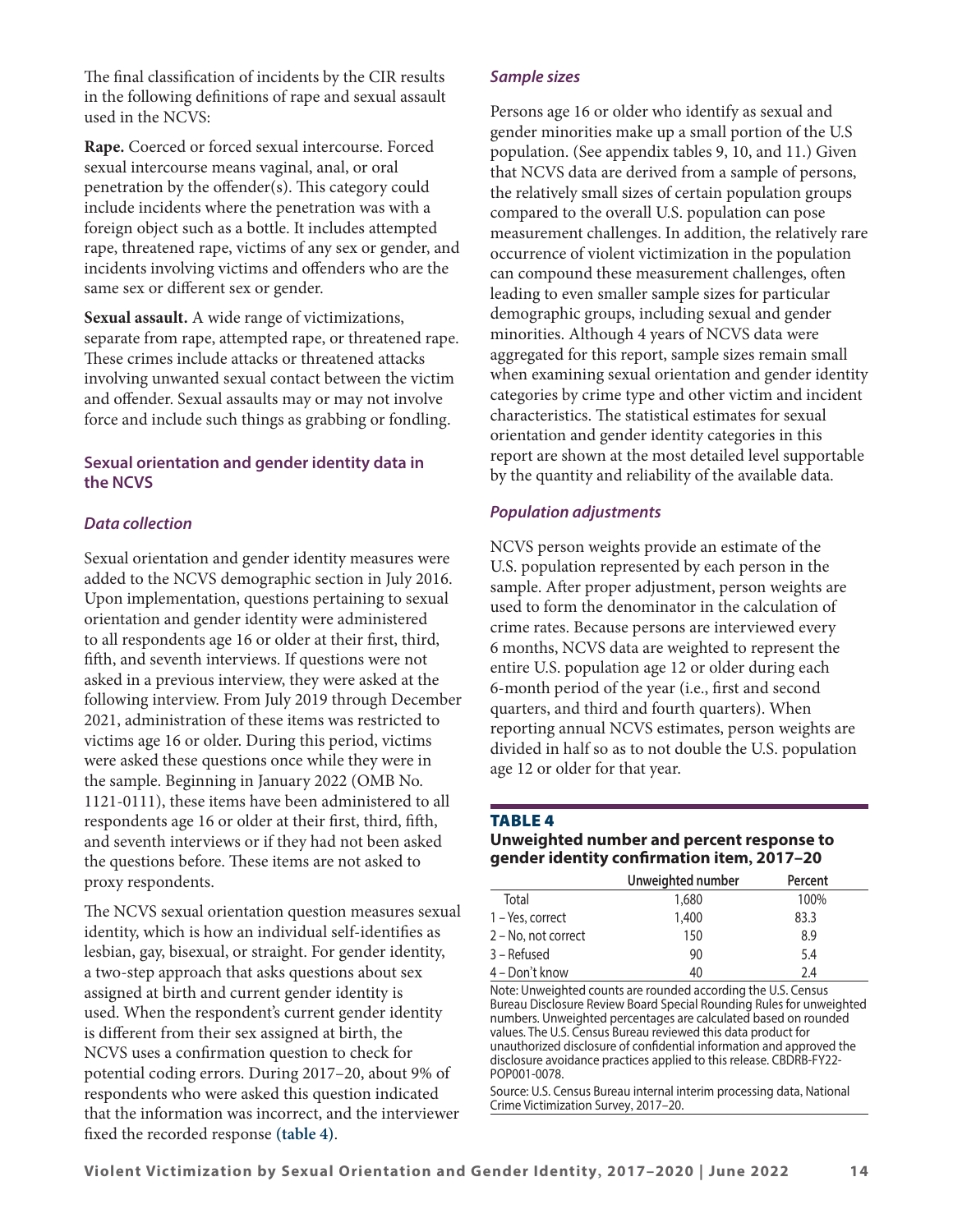Due to the changes in the universe of persons administered the sexual orientation and gender identity items between July 2019 and December 2020 (see *Data collection*), population estimates by sexual orientation and gender identity for persons age 16 or older are unavailable for this period. Adjustments were applied to the available data to estimate the population of persons age 16 or older by sexual orientation and gender identity for the third and fourth quarters of 2019 and all of 2020.

Sexual orientation and gender identity data were collected from all persons age 16 or older for the first and second quarters of 2019. Therefore, NCVS population estimates are available for this period. These weighted population estimates were used to represent the 2019 annual estimates. The 2020 population data in this report were estimated using the percentage change in the NCVS population of persons age 16 or older from 2019 to 2020. The population of persons age 16 or older increased 0.45% from 2019 to 2020. An adjustment factor of 0.45% was applied and added to the 2019 sexual orientation and gender identity estimates to approximate the expected increase in these populations for 2020. The 2020 population was calculated for each sexual orientation and gender identity (SOGI) category as follows:

$$
P = X + \left| X \times \left| \frac{A - B}{B} \right| \right|
$$

Where—

*P* = estimated 2020 population for persons age 16 or older by each SOGI category

*X* = weighted population for persons age 16 or older by each SOGI category for first and second quarters of 2019

*A* = weighted population for all persons age 16 or older in 2020

 $B$  = weighted population for all persons age 16 or older in 2019.

Appendix tables 9 through 11 present population estimates by SOGI categories. Population totals in appendix tables 10 and 11 differ from population totals in appendix table 9. Respondents' refusals to answer the sexual orientation or gender identity questions were classified as valid responses in appendix table 9. Appendix tables 10 and 11 excluded these responses from the population totals.

#### *Item nonresponse*

Item nonresponse to the sexual orientation and gender identity questions was low compared to other questions in the NCVS. Less than 2% of respondents refused to answer the sexual orientation question **(table 5)**. This nonresponse category combined with other missing responses to the sexual orientation question (i.e., "don't know" and where respondents were eligible, or inuniverse, but had a missing response) accounted for 2.41% of all respondents age 16 or older. Less than 1% of respondents refused to answer the gender identity questions. The refusal nonresponse category combined with other missing responses to the gender identity questions accounted for 0.84% of all respondents age 16 or older. Comparatively, about 26% of NCVS respondents answered "don't know" or refused to answer a question about household income.

#### **TABLE 5**

#### **Percent of nonresponse to sexual orientation and gender identity items, 2017–20**

| Item                         | Refusal nonresponse | Total nonresponse <sup>a</sup> |
|------------------------------|---------------------|--------------------------------|
| Sexual orientation           | 1.91%               | 2.41%                          |
| Gender identity <sup>b</sup> | 0.52                | 0.84                           |
|                              |                     |                                |

aIncludes all nonresponse, including refusal, "don't know," and inuniverse missing (respondents that were eligible, or in-universe, but had a missing response).

b<sub>Includes</sub> combined responses to sex assigned at birth and current gender identity questions. Nonresponse is based on sex assigned at birth question. Source: Bureau of Justice Statistics, National Crime Victimization Survey, 2017–20.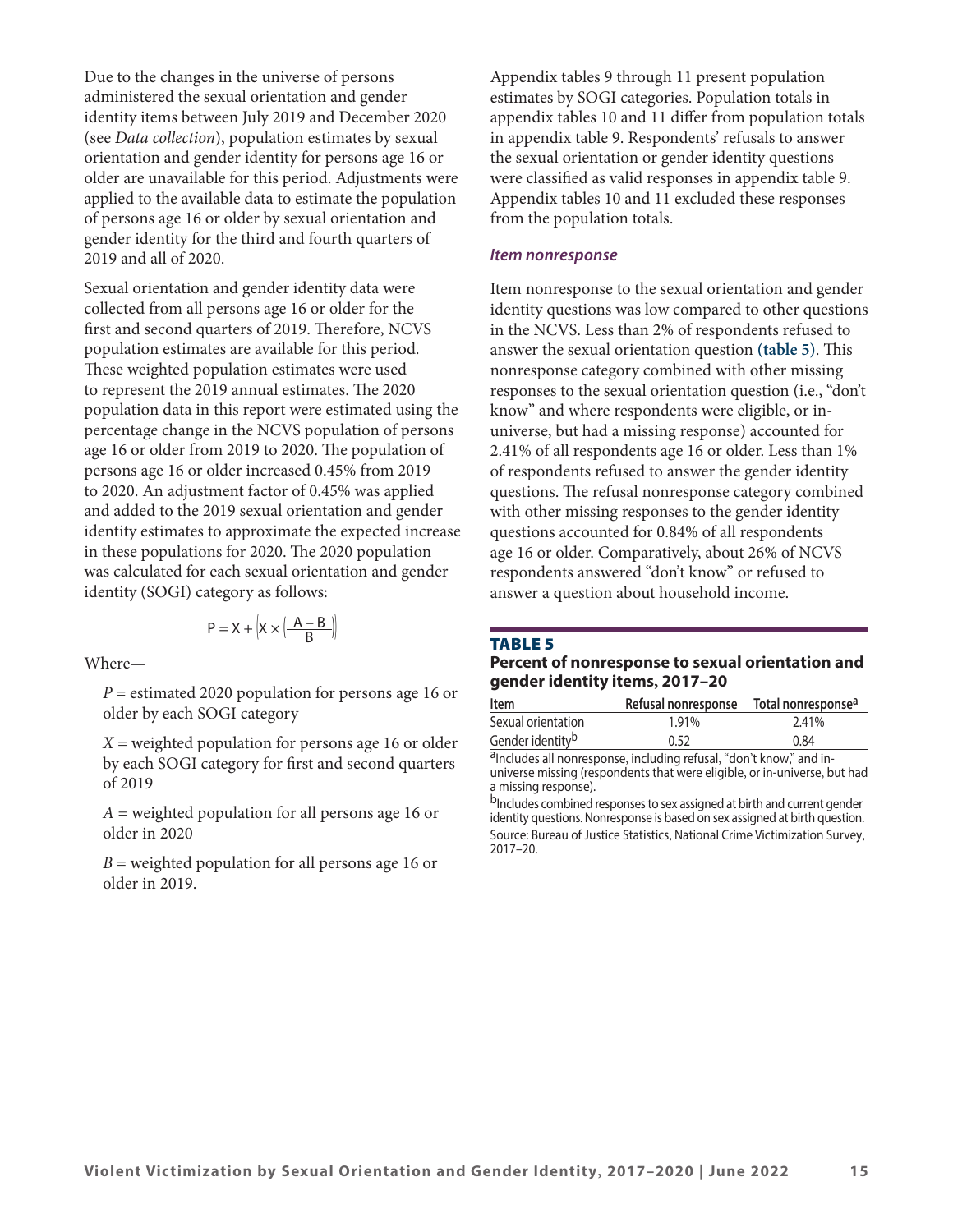#### **Rates and standard errors for figure 1: Rate of violent victimization, by sexual orientation and gender identity, 2017–20**

|                                    | Rate per 1,000<br>persons age 16 |                       | 95% confidence interval |             |  |  |
|------------------------------------|----------------------------------|-----------------------|-------------------------|-------------|--|--|
| Sexual orientation/gender identity | or older                         | <b>Standard error</b> | Lower bound             | Upper bound |  |  |
| Sexual orientation                 |                                  |                       |                         |             |  |  |
| Lesbian/gay                        | $43.5 +$                         | 4.40                  | 34.9                    | 52.2        |  |  |
| Bisexual                           | $129.1 +$                        | 10.25                 | 109.0                   | 149.2       |  |  |
| Something else <sup>a</sup>        | $106.2 +$                        | 14.91                 | 77.0                    | 135.5       |  |  |
| Straight*                          | 19.0                             | 0.67                  | 17.7                    | 20.3        |  |  |
| <b>Gender identity</b>             |                                  |                       |                         |             |  |  |
| Transgenderb                       | $51.5 +$                         | 13.33                 | 25.4                    | 77.7        |  |  |
| Cisgender <sup>c</sup>             | 20.5                             | 0.70                  | 19.1                    | 21.9        |  |  |

Note: Violent victimization includes threatened, attempted, and completed occurrences of rape or sexual assault, robbery, aggravated assault, and simple assault. See *Measurement of sexual orientation and gender identity in the National Crime Victimization Survey*. See appendix table 9 for populations.

\*Comparison group.

†Difference with comparison group is significant at the 95% confidence level.

aIncluded as a response option for the sexual orientation question in the NCVS. Write-in responses are not collected for this category. Therefore, additional information about what is included in this category is unknown. bAn individual whose gender identity is different from their sex assigned at birth. Includes respondents who reported identifying as transgender (54% of all transgender persons) or as a gender different from their sex assigned at birth (46%).

cAn individual whose gender identity is the same as their sex assigned at birth.

Source: Bureau of Justice Statistics, National Crime Victimization Survey, 2017–20.

#### Appendix Table 2

#### **Confidence intervals for table 1: Rate of violent victimization, by sexual orientation and type of crime, 2017–20**

|                                                                                     | 95% confidence interval |             |             |                 |             |             |  |  |  |
|-------------------------------------------------------------------------------------|-------------------------|-------------|-------------|-----------------|-------------|-------------|--|--|--|
|                                                                                     |                         | Lesbian/gay |             | <b>Bisexual</b> |             | Straight    |  |  |  |
| Type of crime                                                                       | Lower bound             | Upper bound | Lower bound | Upper bound     | Lower bound | Upper bound |  |  |  |
| <b>Violent crime</b>                                                                | 34.92                   | 52.16       | 109.05      | 149.24          | 17.67       | 20.31       |  |  |  |
| Rape/sexual assault                                                                 | 1.27                    | 4.91        | 19.33       | 35.91           | 1.29        | 1.76        |  |  |  |
| Robbery                                                                             | 3.38                    | 9.39        | 9.17        | 22.31           | 1.53        | 2.11        |  |  |  |
| Assault                                                                             | 26.58                   | 41.56       | 69.62       | 101.93          | 14.49       | 16.80       |  |  |  |
| Aggravated assault                                                                  | 2.40                    | 7.60        | 9.74        | 23.12           | 3.01        | 3.89        |  |  |  |
| Simple assault                                                                      | 21.92                   | 36.21       | 54.32       | 84.37           | 11.17       | 13.22       |  |  |  |
| Violent crime excluding simple assault                                              | 9.85                    | 19.10       | 46.29       | 73.30           | 6.12        | 7.46        |  |  |  |
| Selected characteristics of violent crime                                           |                         |             |             |                 |             |             |  |  |  |
| Domestic violence                                                                   | 6.59                    | 13.94       | 23.08       | 41.52           | 3.69        | 4.62        |  |  |  |
| Intimate partner violence                                                           | 1.44                    | 5.33        | 13.70       | 28.04           | 2.19        | 2.85        |  |  |  |
| Stranger violence                                                                   | 17.41                   | 29.34       | 42.48       | 67.50           | 6.86        | 8.26        |  |  |  |
| Violent crime involving injury                                                      | 7.03                    | 14.62       | 25.89       | 45.41           | 3.74        | 4.68        |  |  |  |
| Violent crime involving a weapon                                                    | 4.71                    | 11.00       | 14.62       | 29.41           | 3.73        | 4.67        |  |  |  |
| Source: Bureau of Justice Statistics, National Crime Victimization Survey, 2017-20. |                         |             |             |                 |             |             |  |  |  |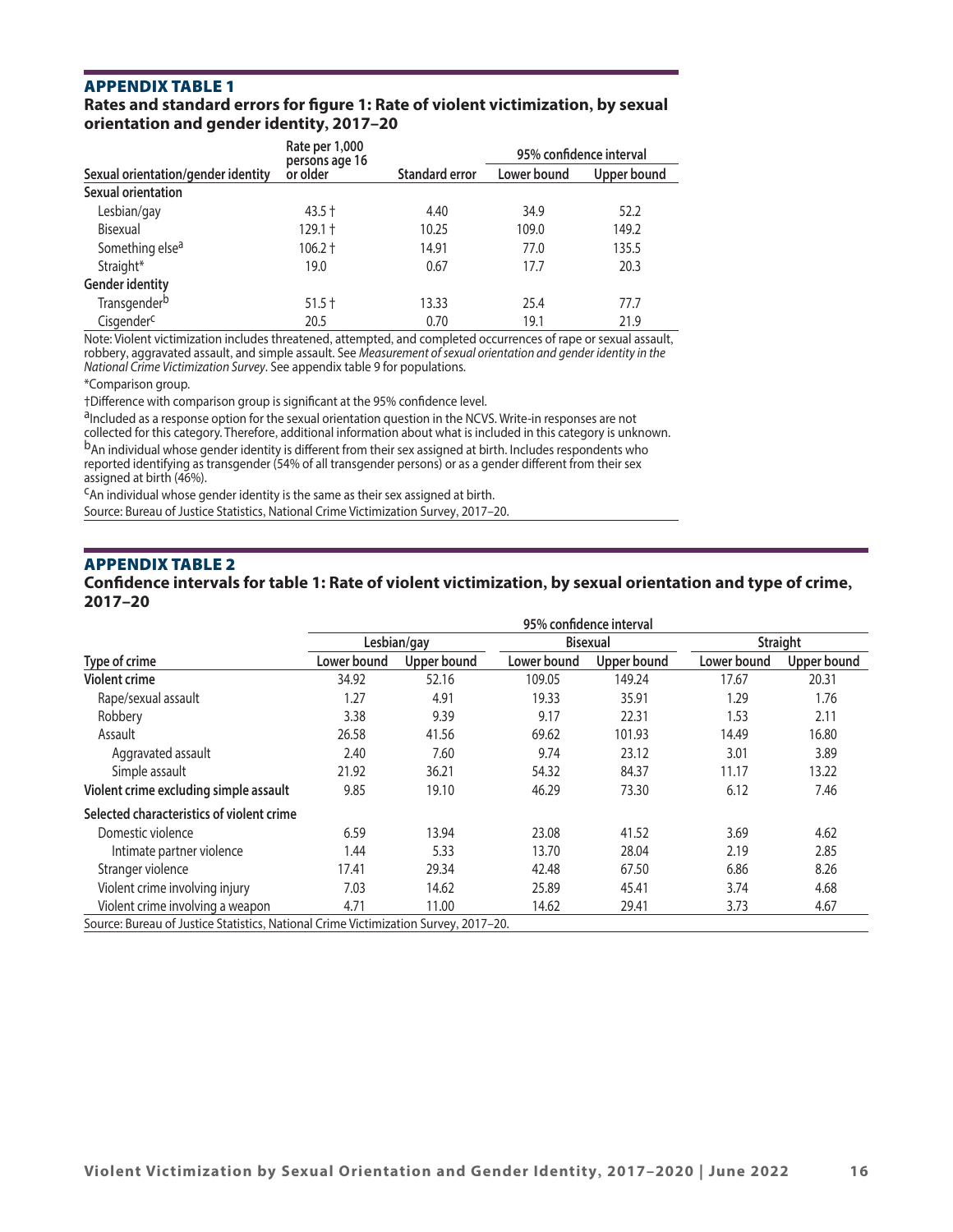#### **Number of violent victimizations for table 1, by sexual orientation and type of crime, 2017–20**

|                                                     |             |                 |            |             |                       |                 | 95% confidence interval |             |         |                 |              |            |
|-----------------------------------------------------|-------------|-----------------|------------|-------------|-----------------------|-----------------|-------------------------|-------------|---------|-----------------|--------------|------------|
|                                                     |             |                 |            |             |                       |                 |                         | Lesbian/gay |         | <b>Bisexual</b> |              | Straight   |
|                                                     |             | <b>Number</b>   |            |             | <b>Standard error</b> |                 | Lower                   | Upper       | Lower   | Upper           | Lower        | Upper      |
| Type of crime                                       | Lesbian/gay | <b>Bisexual</b> | Straight*  | Lesbian/gay | <b>Bisexual</b>       | <b>Straight</b> | bound                   | bound       | bound   | bound           | bound        | bound      |
| Violent crime <sup>a</sup>                          | 567,960 +   | 888,600 +       | 17,380,220 | 61,488      | 82,215                | 618,844         | 447,446                 | 688,478     | 727,461 | 1,049,743       | 16, 167, 286 | 18,593,154 |
| Rape/sexual assault <sup>b</sup>                    | 40,290 +    | 190,060 +       | 1,396,890  | 12,190      | 30,426                | 109,011         | 16,400                  | 64,184      | 130,424 | 249,694         | 1,183,228    | 1,610,552  |
| Robbery                                             | 83,270 t    | 108,320 +       | 1,665,630  | 20,313      | 23,731                | 134,245         | 43,461                  | 123,087     | 61,803  | 154,829         | 1.402.514    | 1,928,754  |
| Assault                                             | 444,400 +   | 590,230 +       | 14,317,700 | 52,806      | 63,328                | 544,212         | 340,895                 | 547,895     | 466,103 | 714,349         | 13.251.040   | 15,384,352 |
| Aggravated assault                                  | $65,220$ †  | $113,070 +$     | 3,155,710  | 17,492      | 24,186                | 205,249         | 30,935                  | 99,505      | 65,664  | 160,472         | 2,753,424    | 3,557,998  |
| Simple assault                                      | 379,180 +   | 477,160 +       | 11,161,990 | 50,042      | 57,907                | 480,480         | 281,092                 | 477,258     | 363,659 | 590,657         | 10,220,245   | 12,103,725 |
| Violent crime excluding simple assault <sup>c</sup> | 188,790 +   | 411,440 +       | 6,218,240  | 31,703      | 51,505                | 313,931         | 126,649                 | 250,925     | 310,494 | 512,394         | 5,602,931    | 6,833,539  |
| Selected characteristics of violent crime           |             |                 |            |             |                       |                 |                         |             |         |                 |              |            |
| Domestic violence <sup>d</sup>                      | 133,870 +   | 222,240 +       | 3,805,190  | 25,008      | 34,049                | 217,892         | 84,855                  | 182,889     | 155,498 | 288,972         | 3,378,119    | 4,232,255  |
| Intimate partner violence <sup>e</sup>              | 44,200 +    | 143,600 +       | 2,306,330  | 13,063      | 26,088                | 155,096         | 18,592                  | 69,800      | 92,468  | 194,732         | 2,002,339    | 2,610,315  |
| Stranger violence                                   | 304,960 +   | 378,370 +       | 6,917,880  | 41,442      | 47,460                | 328,237         | 223,729                 | 386,181     | 285,346 | 471,390         | 6,274,538    | 7,561,228  |
| Violent crime involving injury                      | 141,200 +   | 245,310 +       | 3,851,310  | 25,824      | 36,192                | 219,691         | 90,582                  | 191,812     | 174,371 | 316,243         | 3,420,712    | 4,281,900  |
| Violent crime involving a weapon                    | $102,430 +$ | 151,480 +       | 3,844,540  | 21,311      | 26,944                | 219,427         | 60,659                  | 144,197     | 98,668  | 204,288         | 3,414,460    | 4,274,616  |

Note: Details may not sum to totals due to rounding and missing data. Estimates include persons age 16 or older. Categories of violent crime include threatened, attempted, and completed occurrences of rape or sexual assault, robbery, aggravated assault, and simple assault. See *Measurement of sexual orientation and gender identity in the National Crime Victimization Survey*. Estimates for persons who identified as "something else" are not shown due to the small number of sample cases.

\*Comparison group.

†Difference with comparison group is significant at the 95% confidence level.

aExcludes homicide because the National Crime Victimization Survey (NCVS) is based on interviews with victims.

bSee *Methodology* for details on the measurement of rape or sexual assault in the NCVS.

cIncludes rape or sexual assault, robbery, and aggravated assault.

d<sub>Includes</sub> the subset of violent victimizations that were committed by intimate partners or family members.

eIncludes the subset of violent victimizations that were committed by current or former spouses, boyfriends, or girlfriends.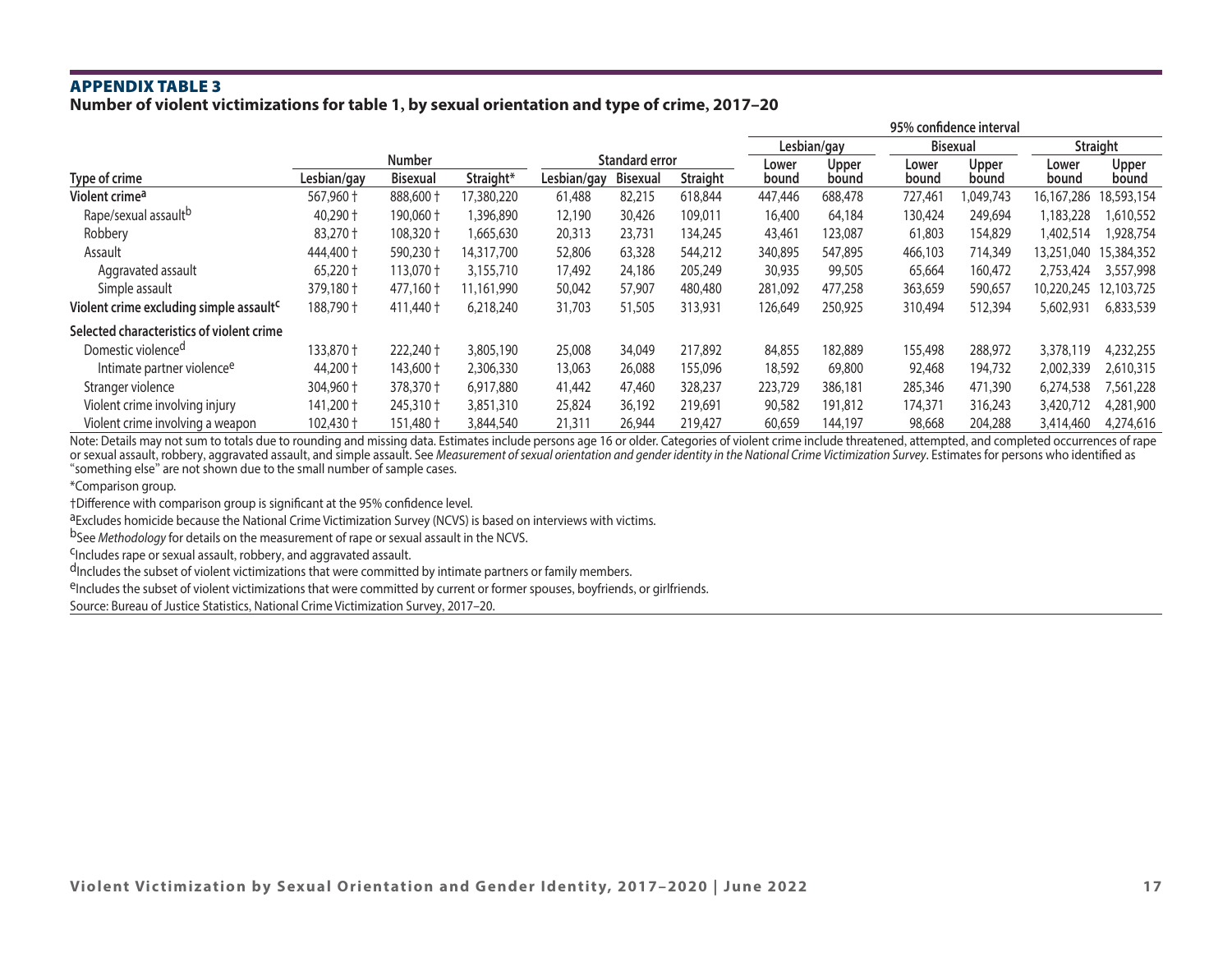**Confidence intervals for table 2: Rate of violent victimization, by gender identity and type of crime, 2017–20**

|                                                                                            | 95% confidence interval |                    |                |                |  |  |  |  |
|--------------------------------------------------------------------------------------------|-------------------------|--------------------|----------------|----------------|--|--|--|--|
|                                                                                            |                         | <b>Transgender</b> | Cisgender      |                |  |  |  |  |
| Type of crime                                                                              | Lower<br>bound          | Upper<br>bound     | Lower<br>bound | Upper<br>bound |  |  |  |  |
| Violent crime                                                                              | 25.39                   | 77.65              | 19.12          | 21.86          |  |  |  |  |
| Violent crime excluding<br>simple assault                                                  | 3.16                    | 34.82              | 6.74           | 8.15           |  |  |  |  |
| Simple assault                                                                             | 10.96                   | 54.10              | 11.99          | 14.11          |  |  |  |  |
| Source: Bureau of Justice Statistics, National Crime Victimization Survey,<br>$2017 - 20.$ |                         |                    |                |                |  |  |  |  |

#### Appendix Table 5

#### **Number of violent victimizations for table 2, by gender identity and type of crime, 2017–20**

|                                            |                                                  |                |                       |         | 95% confidence interval |                         |            |                         |  |  |  |
|--------------------------------------------|--------------------------------------------------|----------------|-----------------------|---------|-------------------------|-------------------------|------------|-------------------------|--|--|--|
| <b>Number</b>                              |                                                  | Standard error |                       |         | <b>Transgender</b>      | Cisaender               |            |                         |  |  |  |
| Type of crime                              | Transgender <sup>a</sup> Cisgender* <sup>b</sup> |                | Transgender Cisgender |         |                         | Lower bound Upper bound |            | Lower bound Upper bound |  |  |  |
| Violent crime <sup>c</sup>                 | $53,100 +$                                       | 19,563,300     | 14.513                | 671,162 | 24,656                  | 81,548                  | 18,247,818 | 20,878,772              |  |  |  |
| Violent crime excluding<br>simple assaultd | 19,570 +                                         | 7,104,320      | 8,509                 | 344,043 | 2,896                   | 36,252                  | 6,429,991  | 7,778,641               |  |  |  |
| Simple assault                             | 33,530 +                                         | 12,458,980     | 11.759                | 518,275 | 10,480                  | 56,576                  | 11,443,160 | 13,474,798              |  |  |  |

Note: Estimates include persons age 16 or older. Categories of violent victimization include threatened, attempted, and completed occurrences of rape or sexual assault, robbery, aggravated assault, and simple assault.

\*Comparison group.

†Difference with comparison group is significant at the 95% confidence level.

aAn individual whose gender identity is different from their sex assigned at birth. Includes respondents who reported identifying as transgender (54%) of all transgender persons) or as a gender different from their sex assigned at birth (46%). See *Measurement of sexual orientation and gender identity in* 

*the National Crime Victimization Survey*. bAn individual whose gender identity is the same as their sex assigned at birth.

cExcludes homicide because the National Crime Victimization Survey is based on interviews with victims.

<sup>d</sup>Includes rape or sexual assault, robbery, and aggravated assault.

Source: Bureau of Justice Statistics, National Crime Victimization Survey, 2017–20.

#### Appendix Table 6

#### **Violent victimizations, by population, sexual orientation, and gender identity, 2017–20**

| Number of violent<br>Percent of violent<br>Percent of<br>victimizations <sup>a</sup><br>victimizations <sup>a</sup><br>Sexual orientation/gender identity<br><b>Population</b><br>population | population ratio<br>of percentages |
|----------------------------------------------------------------------------------------------------------------------------------------------------------------------------------------------|------------------------------------|
| Sexual orientation <sup>b</sup>                                                                                                                                                              |                                    |
| Lesbian/gay<br>1.39%<br>3.02%<br>13,044,640<br>567,960                                                                                                                                       | 2.2                                |
| Bisexual<br>6,880,800<br>888,600<br>4.72<br>0.73                                                                                                                                             | 6.4                                |
| Straight<br>97.32<br>92.27<br>915,151,140<br>17,380,220                                                                                                                                      | 0.9                                |
| <b>Gender identity</b>                                                                                                                                                                       |                                    |
| Transgender <sup>c</sup><br>0.27%<br>$0.11\%$<br>1,030,730<br>53,100                                                                                                                         | 2.5                                |
| Cisgender <sup>d</sup><br>19,563,300<br>99.77<br>99.73<br>954,777,240                                                                                                                        | 1.0                                |

Note: Details may not sum to totals due to rounding and missing data. Estimates include persons age 16 or older. Population estimates exclude refused and in-universe missing, that is, respondents who were eligible, or in-universe, but had a missing response. During 2017–20, 2.44% of all persons age 16 or older refused to answer the sexual orientation question and 0.64% refused to answer the gender identity questions. Data on sexual orientation were missing for 0.20%, and data on gender identity were missi

aCategories of violent crime include threatened, attempted, and completed occurrences of rape or sexual assault, robbery, aggravated assault, and simple assault. About 10% of persons experienced multiple violent victimizations during this period and therefore may be counted more than once. b<sub>See</sub> Measurement of sexual orientation and gender identity in the National Crime Victimization Survey. Estimates for persons who identified as<br>"something else" are not shown due to the small number of sample cases.

<sup>C</sup>An individual whose gender identity is different from their sex assigned at birth. Includes respondents who reported identifying as transgender (54% of all transgender persons) or as with a gender different from their sex assigned at birth (46%).

d<sub>An</sub> individual whose gender identity is the same as their sex assigned at birth.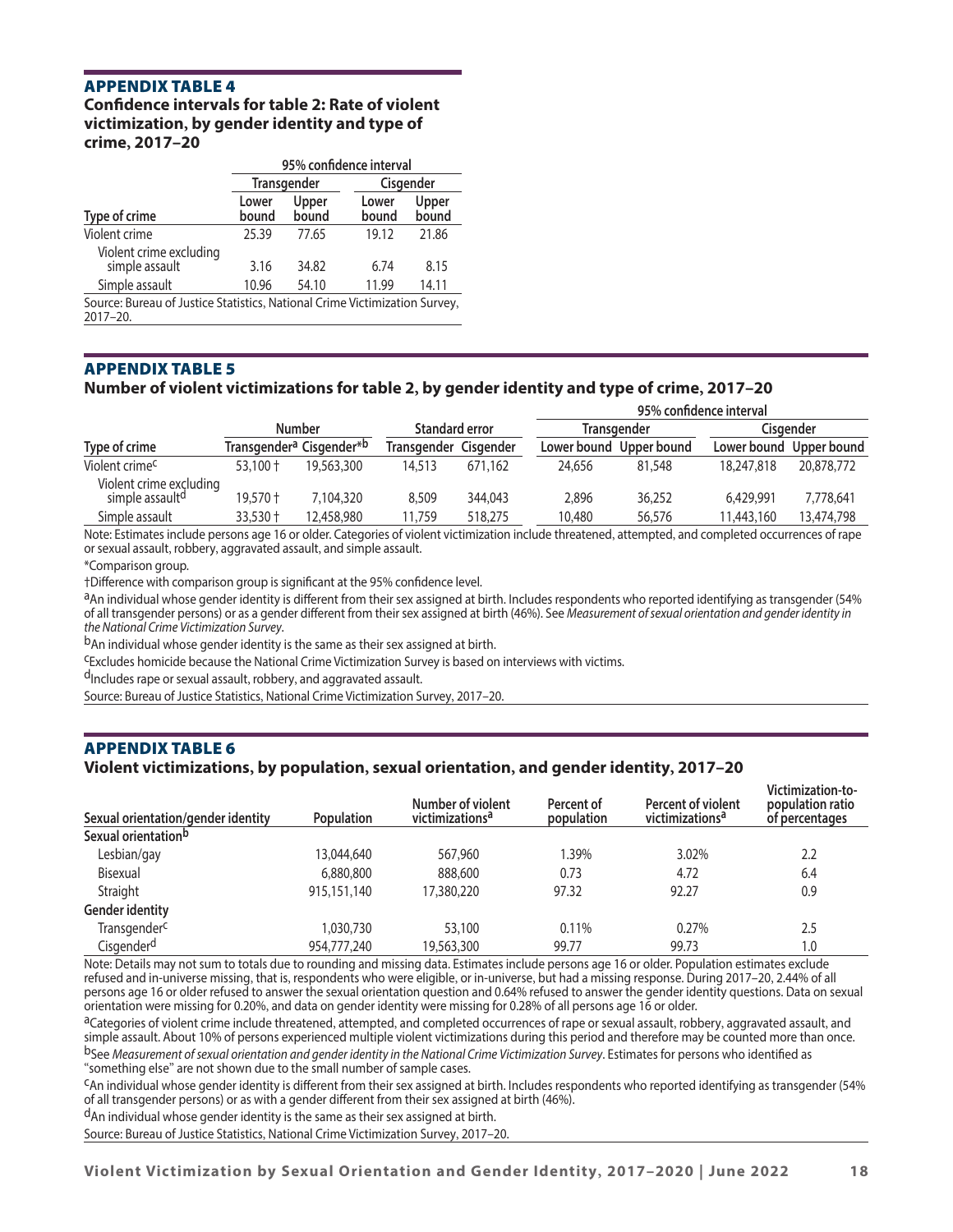**Confidence intervals for table 3: Rate of violent victimization, by sexual orientation and demographic characteristics, 2017–20**

|                                                                            | 95% confidence interval |                                |       |                            |       |                            |  |  |  |
|----------------------------------------------------------------------------|-------------------------|--------------------------------|-------|----------------------------|-------|----------------------------|--|--|--|
|                                                                            |                         | <b>Bisexual</b><br>Lesbian/gay |       |                            |       | <b>Straight</b>            |  |  |  |
| Demographic<br>characteristic                                              |                         | Lower Upper<br>bound bound     |       | Lower Upper<br>bound bound |       | Lower Upper<br>bound bound |  |  |  |
| <b>Total</b>                                                               | 34.92                   | 52.16                          |       | 109.05 149.23              | 17.67 | 20.31                      |  |  |  |
| Sex                                                                        |                         |                                |       |                            |       |                            |  |  |  |
| Male                                                                       | 28.32                   | 48.19                          | 40.96 | 87.96                      | 17.13 | 20.35                      |  |  |  |
| Female                                                                     | 37.52                   | 62.98                          |       | 126.99 175.48              | 17.62 | 20.83                      |  |  |  |
| Race/Hispanic origin                                                       |                         |                                |       |                            |       |                            |  |  |  |
| White                                                                      | 38.34                   | 59.66                          |       | 107.10 154.59              | 17.67 | 20.69                      |  |  |  |
| <b>Black</b>                                                               | 10.63                   | 42.47                          |       | 54.71 138.04               | 16.01 | 20.89                      |  |  |  |
| Hispanic/Latino                                                            | 14.56                   | 43.54                          |       | 70.41 145.23               | 15.90 | 20.25                      |  |  |  |
| Other                                                                      | 20.84                   | 78.02                          |       | 130.92 255.50              | 17.23 | 23.06                      |  |  |  |
| Age                                                                        |                         |                                |       |                            |       |                            |  |  |  |
| $16 - 17$                                                                  | 0.00                    | 71.87                          |       | 42.33 118.00               | 17.77 | 26.57                      |  |  |  |
| $18 - 24$                                                                  | 22.88                   | 59.09                          |       | 162.93 234.45              | 29.17 | 36.47                      |  |  |  |
| $25 - 34$                                                                  | 60.58                   | 102.15                         |       | 68.58 125.81               | 21.47 | 26.64                      |  |  |  |
| $35 - 49$                                                                  | 18.65                   | 42.73                          | 73.81 | 154.65                     | 18.86 | 23.12                      |  |  |  |
| $50 - 64$                                                                  | 17.43                   | 40.91                          | 14.52 | 82.10                      | 15.55 | 19.30                      |  |  |  |
| 65 or older                                                                | 6.36                    | 37.60                          | 0.00  | 40.11                      | 5.17  | 7.19                       |  |  |  |
| Source: Bureau of Justice Statistics, National Crime Victimization Survey, |                         |                                |       |                            |       |                            |  |  |  |

#### Appendix Table 8

#### **Estimates and standard errors for figure 2: Percent of violent victimizations reported to police, by sexual orientation, 2017–20**

|                            |           |                          | 95% confidence interval |                |  |  |  |
|----------------------------|-----------|--------------------------|-------------------------|----------------|--|--|--|
| Sexual orientation Percent |           | <b>Standard</b><br>error | Lower<br>bound          | Upper<br>bound |  |  |  |
| Lesbian/gay                | $58.2%$ † | 4.38                     | 49.66                   | 66.83          |  |  |  |
| Bisexual                   | $30.8 +$  | 3.30                     | 24.35                   | 37.28          |  |  |  |
| Straight*                  | 45.1      | 1.29                     | 42.59                   | 47.63          |  |  |  |

Note: Estimates include persons age 16 or older. Estimates for persons who identified as "something else" are not shown due to the small number of sample cases. Violent victimization includes threatened, attempted, and completed occurrences of rape or sexual assault, robbery, aggravated assault, and simple assault. See *Measurement of sexual orientation and gender identity in the National Crime Victimization Survey*.

\*Comparison group.

†Difference with comparison group is significant at the 95% confidence level.

Source: Bureau of Justice Statistics, National Crime Victimization Survey, 2017–20.

## Appendix Table 9

2017–20.

#### **Population of persons age 16 or older, by sexual orientation and gender identity, 2017–20**

| Sexual orientation/         | Number of persons age 16 or older |             |             |                   |              |       | Percent of persons age 16 or older |       |                   |              |  |
|-----------------------------|-----------------------------------|-------------|-------------|-------------------|--------------|-------|------------------------------------|-------|-------------------|--------------|--|
| gender identity             | 2017                              | 2018        | 2019a       | 2020 <sup>a</sup> | $2017 - 20a$ | 2017  | 2018                               | 2019a | 2020 <sup>a</sup> | $2017 - 20a$ |  |
| <b>Total</b>                | 240,132,640                       | 240.634.920 | 241,017,460 | 242,104,360       | 963,889,380  | 100%  | 100%                               | 100%  | 100%              | 100%         |  |
| Sexual orientation          |                                   |             |             |                   |              |       |                                    |       |                   |              |  |
| Lesbian/gay                 | 3,168,030                         | 3,237,550   | 3,312,070   | 3,327,000         | 13,044,640   | 1.32% | 1.35%                              | 1.37% | 1.37%             | 1.35%        |  |
| Bisexual                    | 1,579,150                         | 1,640,540   | 1,826,440   | 1,834,670         | 6,880,800    | 0.66  | 0.68                               | 0.76  | 0.76              | 0.71         |  |
| Something else <sup>b</sup> | 497,250                           | 442,980     | 506,290     | 508,570           | 1,955,080    | 0.21  | 0.18                               | 0.21  | 0.21              | 0.20         |  |
| Straight                    | 227,548,630                       | 228,641,590 | 228,964,190 | 229,996,730       | 915,151,140  | 94.76 | 95.02                              | 95.00 | 95.00             | 94.94        |  |
| Don't know                  | 812,560                           | 752,600     | 872,800     | 876,740           | 3,314,710    | 0.34  | 0.31                               | 0.36  | 0.36              | 0.34         |  |
| Refused                     | 6,527,030                         | 5,919,660   | 5,535,680   | 5,560,640         | 23,543,010   | 2.72  | 2.46                               | 2.30  | 2.30              | 2.44         |  |
| <b>Gender identity</b>      |                                   |             |             |                   |              |       |                                    |       |                   |              |  |
| Transgender <sup>c</sup>    | 272,140                           | 213,230     | 272,070     | 273,290           | 1,030,730    | 0.11% | 0.09%                              | 0.11% | 0.11%             | 0.11%        |  |
| Cisgender <sup>d</sup>      | 237,322,020                       | 238,297,260 | 239,039,990 | 240.117.970       | 954,777,240  | 98.92 | 99.10                              | 99.25 | 99.25             | 99.13        |  |
| None of these               | 229,650                           | 172,380     | 218,860     | 219,840           | 840,720      | 0.10  | 0.07                               | 0.09  | 0.09              | 0.09         |  |
| Don't know                  | 178,740                           | 76,470      | 60,050      | 60,320            | 375,580      | 0.07  | 0.03                               | 0.02  | 0.02              | 0.04         |  |
| Refused                     | 1,917,210                         | 1,709,230   | 1,266,180   | 1,271,890         | 6,164,510    | 0.80  | 0.71                               | 0.53  | 0.53              | 0.64         |  |

Note: Details may not sum to totals due to rounding and missing data. Estimates exclude in-universe missing, that is, respondents who were eligible, or in-universe, but had a missing response. During 2017–20, data on sexual orientation were missing for 0.20% and data on gender identity were missing for 0.28% of all persons age 16 or older.

aDue to changes in the administration of the sexual orientation and gender identity items in the NCVS, the 2019 population was estimated as the population for persons age 16 or older in the first and second quarters of the year. The 2020 population was adjusted using the first and second quarters of 2019. See Methodology.

<sup>b</sup>Included as a response option for the sexual orientation question in the NCVS. Write-in responses are not collected for this category. Therefore, additional information about what is included in this category is unknown.

<sup>C</sup>An individual whose gender identity is different from their sex assigned at birth. Includes respondents who reported identifying as transgender (54% of all transgender persons) or as a gender different from their sex assigned at birth (46%). See *Measurement of sexual orientation and gender identity in* 

*the National Crime Victimization Survey*. dAn individual whose gender identity is the same as their sex assigned at birth.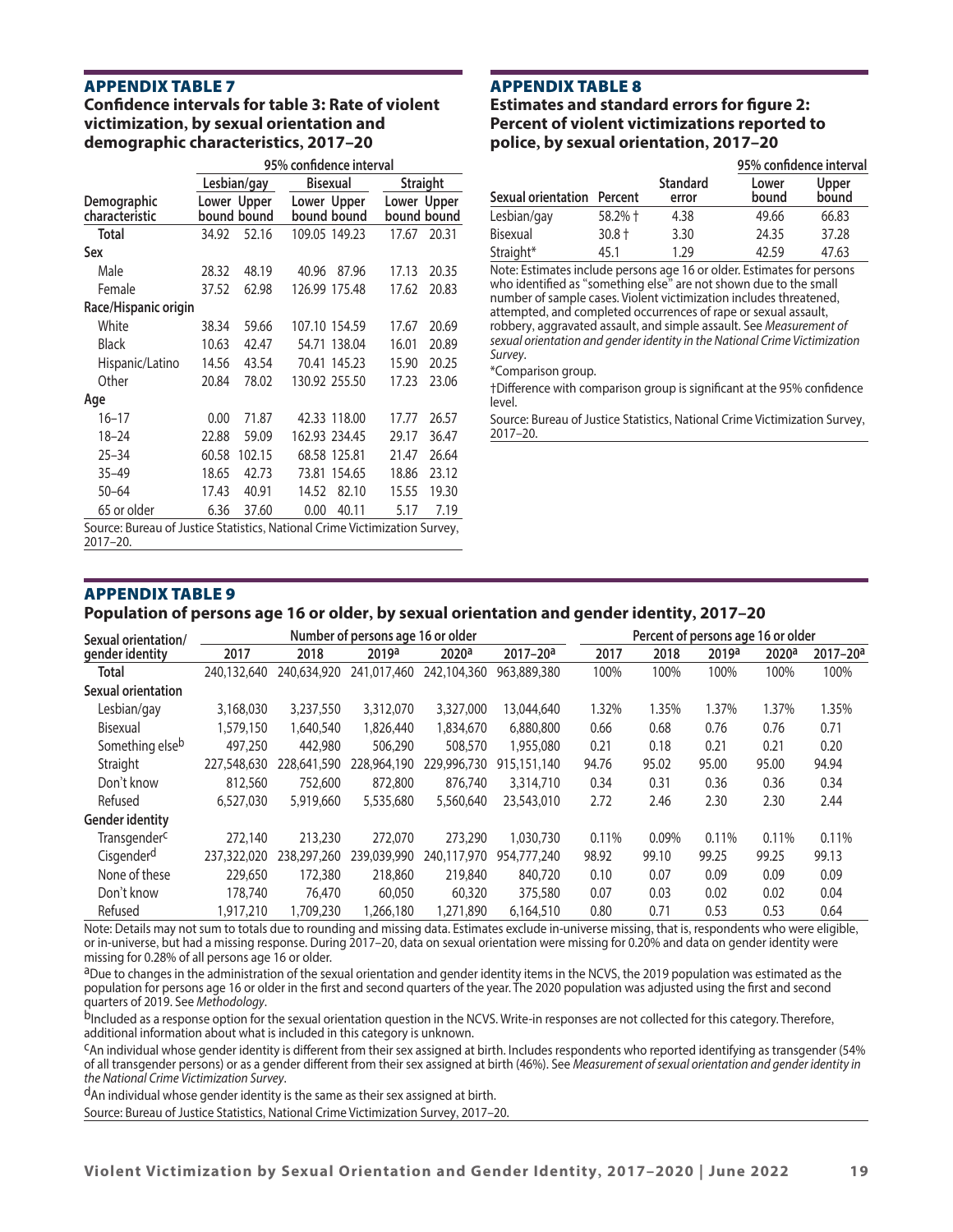#### **Population of persons age 16 or older, by sexual orientation and demographic characteristics, 2017–20**

| Demographic                                                                      |             |                 | Number of persons age 16 or older |             |            | Percent of persons age 16 or older |                 |                |          |            |
|----------------------------------------------------------------------------------|-------------|-----------------|-----------------------------------|-------------|------------|------------------------------------|-----------------|----------------|----------|------------|
| characteristic                                                                   | Lesbian/gay | <b>Bisexual</b> | Something else <sup>a</sup>       | Straight    | Don't know | Lesbian/gay                        | <b>Bisexual</b> | Something else | Straight | Don't know |
| <b>Total</b>                                                                     | 13,044,640  | 6,880,800       | 1,955,080                         | 915,151,140 | 3,314,710  | 1.39%                              | 0.73%           | 0.21%          | 97.32%   | 0.35%      |
| Sexb,c                                                                           |             |                 |                                   |             |            |                                    |                 |                |          |            |
| Male                                                                             | 7,297,450   | 1,751,730       | 783,620                           | 441,481,580 | 1,383,330  | 1.61%                              | 0.39%           | 0.17%          | 97.52%   | 0.31%      |
| Female                                                                           | 5,747,190   | 5,129,070       | 1,171,460                         | 473,669,570 | 1,931,370  | 1.18                               | 1.05            | 0.24           | 97.13    | 0.40       |
| Race/Hispanic originb                                                            |             |                 |                                   |             |            |                                    |                 |                |          |            |
| Whited                                                                           | 8,837,100   | 4,432,200       | 1,268,660                         | 578,881,730 | 1,765,700  | 1.48%                              | 0.74%           | 0.21%          | 97.26%   | 0.30%      |
| <b>Black<sup>d</sup></b>                                                         | ,426,450    | 738,610         | 183,510                           | 109,637,860 | 460,840    | 1.27                               | 0.66            | 0.16           | 97.50    | 0.41       |
| Hispanic/Latino                                                                  | ,982,550    | 1,087,890       | 258,930                           | 150,942,000 | 587,380    | 1.28                               | 0.70            | 0.17           | 97.47    | 0.38       |
| Other <sup>d</sup>                                                               | 798,550     | 622,100         | 243,980                           | 75,689,550  | 500,780    | 1.03                               | 0.80            | 0.31           | 97.22    | 0.64       |
| Asian/Native Hawaiian<br>or Other Pacific<br><b>Islander<sup>d</sup></b>         | 489,870     | 285,730         | 141,990                           | 58,363,560  | 398,690    | 0.82                               | 0.48            | 0.24           | 97.79    | 0.67       |
| American Indian or<br>Alaska Native/persons<br>of two or more races <sup>a</sup> | 308,680     | 336,370         | 101,990                           | 17,325,990  | 102,090    | 1.70                               | 1.85            | 0.56           | 95.33    | 0.56       |
| Age <sup>a</sup>                                                                 |             |                 |                                   |             |            |                                    |                 |                |          |            |
| $16 - 17$                                                                        | 214,990     | 744,790         | 142,260                           | 27,316,650  | 269,290    | 0.75%                              | 2.60%           | 0.50%          | 95.22%   | 0.94%      |
| $18 - 24$                                                                        | 1,823,880   | 2,570,880       | 451,690                           | 99,336,110  | 619,240    | 1.74                               | 2.45            | 0.43           | 94.78    | 0.59       |
| $25 - 34$                                                                        | 3,237,960   | 1,837,070       | 489,230                           | 157,696,410 | 485,180    | 1.98                               | 1.12            | 0.30           | 96.31    | 0.30       |
| $35 - 49$                                                                        | 3,302,840   | 968,580         | 323,110                           | 221,595,440 | 547,840    | 1.46                               | 0.43            | 0.14           | 97.73    | 0.24       |
| $50 - 64$                                                                        | 3,281,150   | 534,030         | 358,680                           | 225,998,930 | 696,810    | 1.42                               | 0.23            | 0.16           | 97.89    | 0.30       |
| 65 or older                                                                      | 1,183,820   | 225,450         | 190,110                           | 183,207,610 | 696,340    | 0.64                               | 0.12            | 0.10           | 98.76    | 0.38       |

Note: Details may not sum to totals due to rounding and missing data. Estimates exclude refused and in-universe missing, that is, respondents who were eligible, or in-universe, but had a missing response. During 2017–20, data on sexual orientation were missing for 0.20% of all persons age 16 or older and 2.44% refused to answer the question. Percentages in this table do not match those in appendix table 9 because refusals were excluded from this table.

aIncluded as a response option for the sexual orientation question in the NCVS. Write-in responses are not collected for this category. Therefore, additional information about what is included in this category is unknown.

b<sub>Based</sub> on data collected on the household roster for the sampled household.

cThis measure asks the household respondent to identify each person living in the household as male or female.

dExcludes persons of Hispanic/Latino origin (e.g., "white" refers to non-Hispanic white persons and "Black" refers to non-Hispanic Black persons).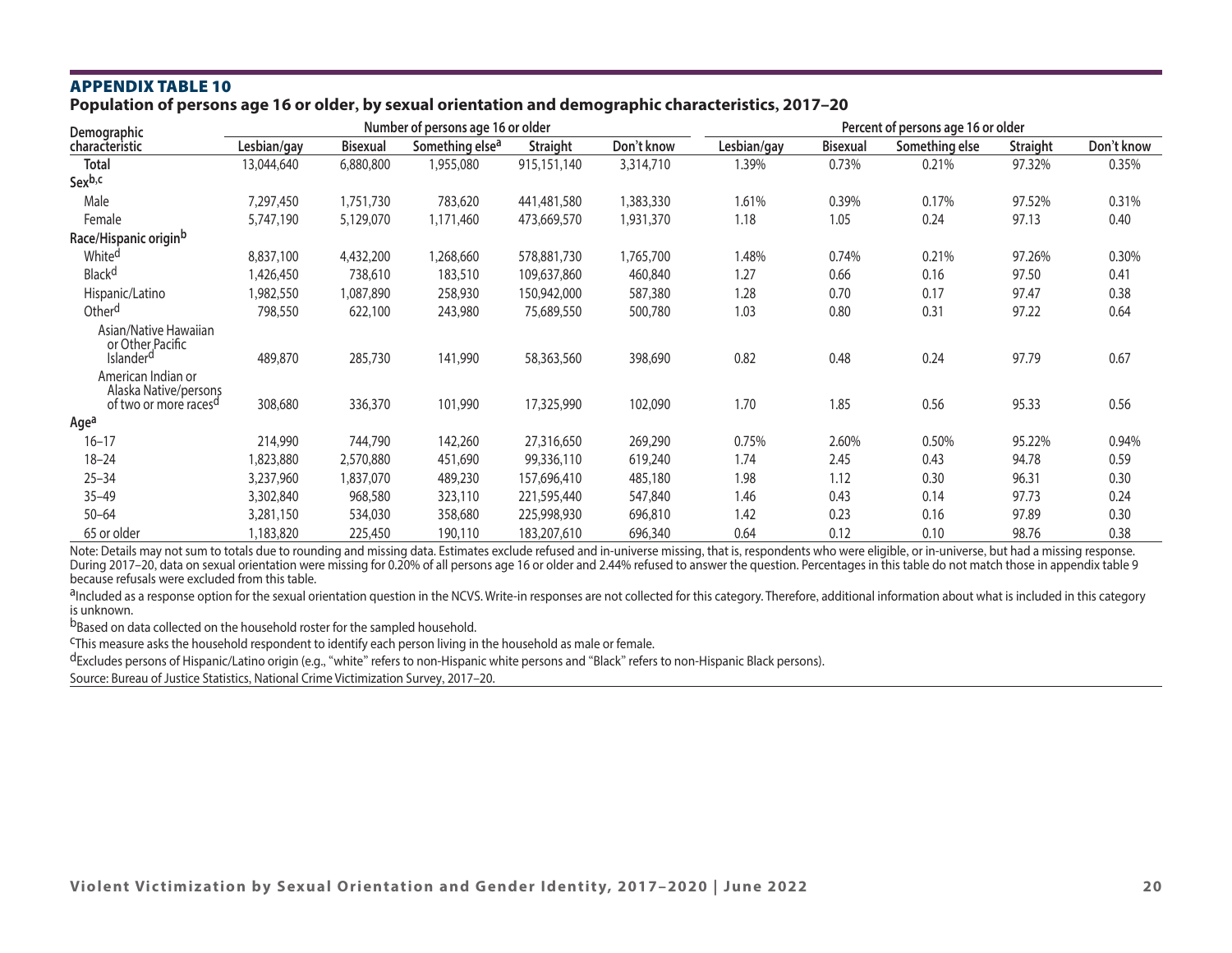#### Appendix Table 11 **Population of persons age 16 or older, by gender identity and demographic characteristics, 2017–20**

|                                                                                  |                          |                        | Number of persons age 16 or older |         | Percent of persons age 16 or older |                   |                          |            |  |
|----------------------------------------------------------------------------------|--------------------------|------------------------|-----------------------------------|---------|------------------------------------|-------------------|--------------------------|------------|--|
| Demographic characteristic                                                       | Transgender <sup>a</sup> | Cisgender <sup>b</sup> | None of these Don't know          |         | <b>Transgender<sup>a</sup></b>     | <b>Cisgenderb</b> | None of these Don't know |            |  |
| <b>Total</b>                                                                     | 1,030,730                | 954,777,240            | 840,720                           | 375,580 | 0.11%                              | 99.77%            | 0.09%                    | 0.04%      |  |
| Race/Hispanic origin <sup>c</sup>                                                |                          |                        |                                   |         |                                    |                   |                          |            |  |
| White <sup>d</sup>                                                               | 647,920                  | 604,631,360            | 505,890                           | 235,540 | 0.11%                              | 99.77%            | 0.08%                    | 0.04%      |  |
| Black <sup>d</sup>                                                               | 100,880                  | 114,597,800            | 78,660                            | 49,480  | 0.09                               | 99.80             | 0.07                     | 0.04       |  |
| Hispanic/Latino                                                                  | 184.710                  | 156,450,530            | 122,920                           | 54,180  | 0.12                               | 99.77             | 0.08                     | 0.03       |  |
| Other <sup>d</sup>                                                               | 97,220                   | 79,097,550             | 133,260                           | 36,390  | 0.12                               | 99.66             | 0.17                     | 0.05       |  |
| Asian/Native Hawaiian<br>or Other Pacific<br><b>Islander<sup>d</sup></b>         | 39,680                   | 60,762,330             | 86,410                            | 34,940  | 0.07                               | 99.74             | 0.14                     | 0.06       |  |
| American Indian or<br>Alaska Native/persons<br>of two or more races <sup>a</sup> | 57,540                   | 18,335,220             | 46,850                            | 1,450!  | 0.31                               | 99.43             | 0.25                     | 0.01!      |  |
| Age                                                                              |                          |                        |                                   |         |                                    |                   |                          |            |  |
| $16 - 17$                                                                        | 90,430                   | 28,915,070             | 40,310                            | 7,490!  | 0.31%                              | 99.52%            | 0.14%                    | $0.03\%$ ! |  |
| $18 - 24$                                                                        | 216,870                  | 106,021,610            | 140,960                           | 26,970  | 0.20                               | 99.64             | 0.13                     | 0.03       |  |
| $25 - 34$                                                                        | 271,730                  | 165,987,440            | 198,800                           | 67,270  | 0.16                               | 99.68             | 0.12                     | 0.04       |  |
| $35 - 49$                                                                        | 206,960                  | 229,973,150            | 155,500                           | 87,620  | 0.09                               | 99.80             | 0.07                     | 0.04       |  |
| $50 - 64$                                                                        | 139,040                  | 235,035,540            | 176,750                           | 76,640  | 0.06                               | 99.83             | 0.08                     | 0.03       |  |
| 65 or older                                                                      | 105,710                  | 188,844,440            | 128,400                           | 109,590 | 0.06                               | 99.82             | 0.07                     | 0.06       |  |

Note: Details may not sum to totals due to rounding. Estimates exclude refused and in-universe missing, that is, respondents who were eligible, or in-universe, but had a missing response. During 2017–20, data on gender identity were missing for 0.28% of all persons age 16 or older and 0.64% refused to answer the questions. Percentages in this table do not match appendix table 9 because refusals were excluded from this table. ! Interpret data with caution. Estimate is based on 10 or fewer sample cases.

aAn individual whose gender identity is different from their sex assigned at birth. Includes respondents who reported identifying as transgender (54% of all transgender persons) or as a gender different from their sex assigned at birth (46%). See *Measurement of sexual orientation and gender identity* 

*in the National Crime Victimization Survey.*<br><sup>b</sup>An individual whose gender identity is the same as their sex assigned at birth.

cBased on data collected on the household roster for the sampled household.

dExcludes persons of Hispanic/Latino origin (e.g., "white" refers to non-Hispanic white persons and "Black" refers to non-Hispanic Black persons). Source: Bureau of Justice Statistics, National Crime Victimization Survey, 2017–20.